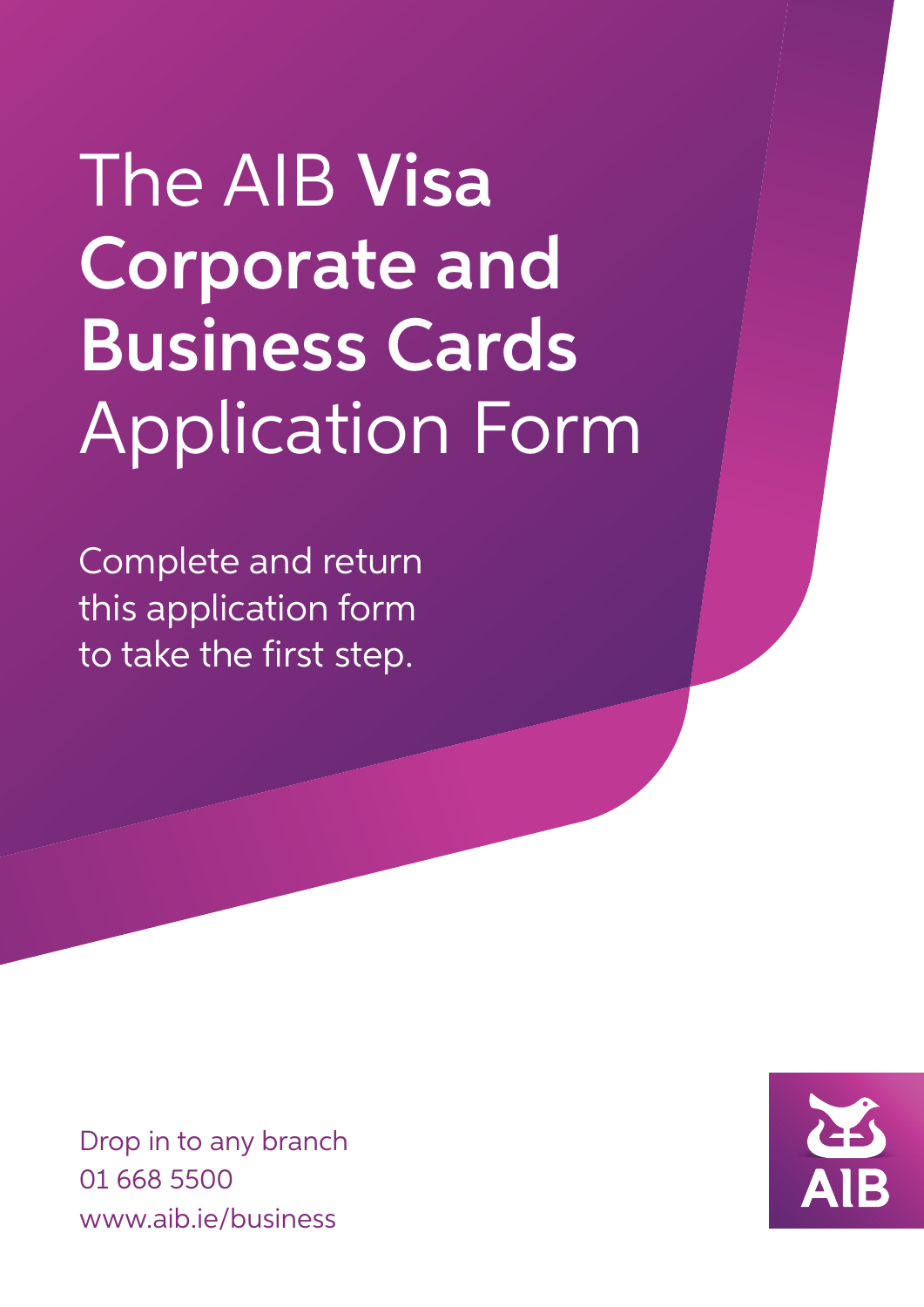## How to apply

## AIB strongly recommends before purchasing this product that you view the Terms and Conditions.

To apply for an AIB Visa Corporate or Business Card simply fill in the application form at the back of this brochure and return it to your AIB branch. It is important that you understand all of the Terms and Conditions of use before taking out your new card.





#### **AIB** Click on www.aib.ie/business

Please note: In order to comply with legislation to combat money laundering and terrorist financing, you will need to provide suitable documentation to verify both the identity and current permanent address of the principals, beneficial owners and senior managing official of your business, where required, together with other types of documentation, depending on your business type.

Please note under Section 35 of the Criminal Justice Money Laundering Act 2010, as amended, prior to the establishment of a business relationship with a customer, the Bank as part of application of Customer Due Diligence measures, must ascertain that information concerning the beneficial ownership of the customer is entered in the relevant Beneficial Ownership Register. If the required information is not filed by the customer with the Beneficial Ownership Register the Bank will be unable to proceed with opening the new account.

Lending criteria, terms and conditions apply. Credit facilities are subject to repayment capacity and financial status and are not available to persons under 18 years of age. Government stamp duty of €30 is charged annually per credit card. Allied Irish Banks, p.l.c. is an agent of AIB Insurance Services Limited in relation to the provision of general insurance products. AIB Travel Insurance is exclusively underwritten by Chubb European Group SE. Allied Irish Banks, p.l.c. and AIB Insurance Services Limited are regulated by the Central Bank of Ireland.

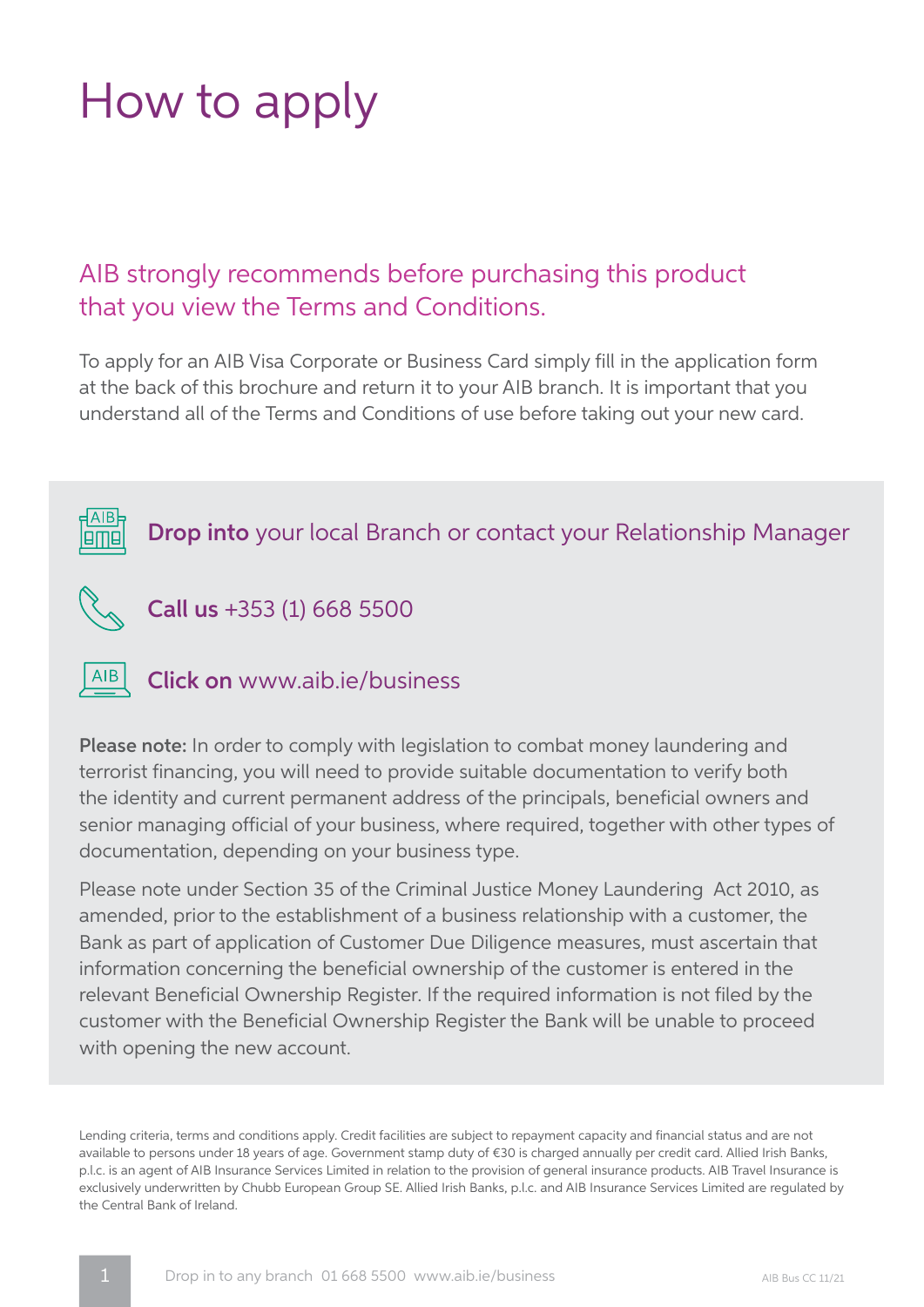## Fees and Charges

| <b>Annual Bank Fees</b>        | There is an annual bank fee of €200 for each AIB Executive Visa Corporate Card issued.<br>There is an annual bank fee of €100 for each AIB Premier Visa Corporate Card issued.<br>There is an annual bank fee of $\epsilon$ 19.05 for each AIB Classic Visa Business Card issued. |
|--------------------------------|-----------------------------------------------------------------------------------------------------------------------------------------------------------------------------------------------------------------------------------------------------------------------------------|
| <b>Cash Advance</b>            | Cash advances attract the following charges: Cash Advance Fee 1.75% of transaction<br>value (minimum €1.90). This fee will not apply if your account is in credit for the full<br>amount of the transaction when it is debited to your account.                                   |
|                                | <b>FX Transactions</b>                                                                                                                                                                                                                                                            |
|                                | 1.75%<br>Visa Europe Region                                                                                                                                                                                                                                                       |
| <b>Currency Conversion Fee</b> | Visa Rest of World<br>2.75%                                                                                                                                                                                                                                                       |
|                                | Note: No Currency Conversion Fees apply on Euro transactions.                                                                                                                                                                                                                     |
| <b>Returned Payment Fee</b>    | Should any payment either by cheque or direct debit be returned unpaid, a<br>Returned Payment Fee of €7.00 will be debited to each individual card account.                                                                                                                       |
| <b>Miscellaneous Charges</b>   | Supplying Copy Sales Voucher on request: €5.00 per voucher<br>$\bullet$<br>Supplying Copy Statement on request: €4.00 per statement<br>$\bullet$                                                                                                                                  |
| <b>Government Stamp Duty</b>   | Government stamp duty of $\epsilon$ 30 is charged annually per credit card.                                                                                                                                                                                                       |

## Summary of Travel Insurance Cover For AIB Executive and Premier Visa Corporate Cardholders

(This Policy Schedule must be read in conjunction with the Master Policy Booklet)

### Allied Irish Banks, p.l.c. Credit Card Services Travel Insurance for AIB Executive and Premier Visa Corporate Cardholder

| <b>Policy Number:</b>                     | <b>IAS 84859</b>                                                                                                                                                                                                                                                                                                                                                                                                                                     |
|-------------------------------------------|------------------------------------------------------------------------------------------------------------------------------------------------------------------------------------------------------------------------------------------------------------------------------------------------------------------------------------------------------------------------------------------------------------------------------------------------------|
| Underwritten by:                          | Chubb European Group SE                                                                                                                                                                                                                                                                                                                                                                                                                              |
| Arranged by:                              | AIB Insurance Services, 10 Molesworth Street, Dublin 2                                                                                                                                                                                                                                                                                                                                                                                               |
| <b>Persons Insured:</b>                   | The Principal Cardholder<br>(i)<br>Up to two persons travelling with the <b>Cardholder</b> in connection with the<br>(ii)<br>Cardholder's business:<br>(iii) His/her <b>Partner</b> and accompanying <b>Children</b> (under 18 years or under 23 in<br>full-time education)<br>All of whom must be under age 75 and Permanently Resident in the Republic of Ireland.<br>Where a minimum of 50% of the Fares have been charged to the AIB Credit Card |
| <b>Maximum period</b><br>of any one Trip: | 45 days                                                                                                                                                                                                                                                                                                                                                                                                                                              |
| <b>Age Limit:</b>                         | 75 years<br>(if you are 75 or over, please contact our customer service team on 1800 24 24 67)                                                                                                                                                                                                                                                                                                                                                       |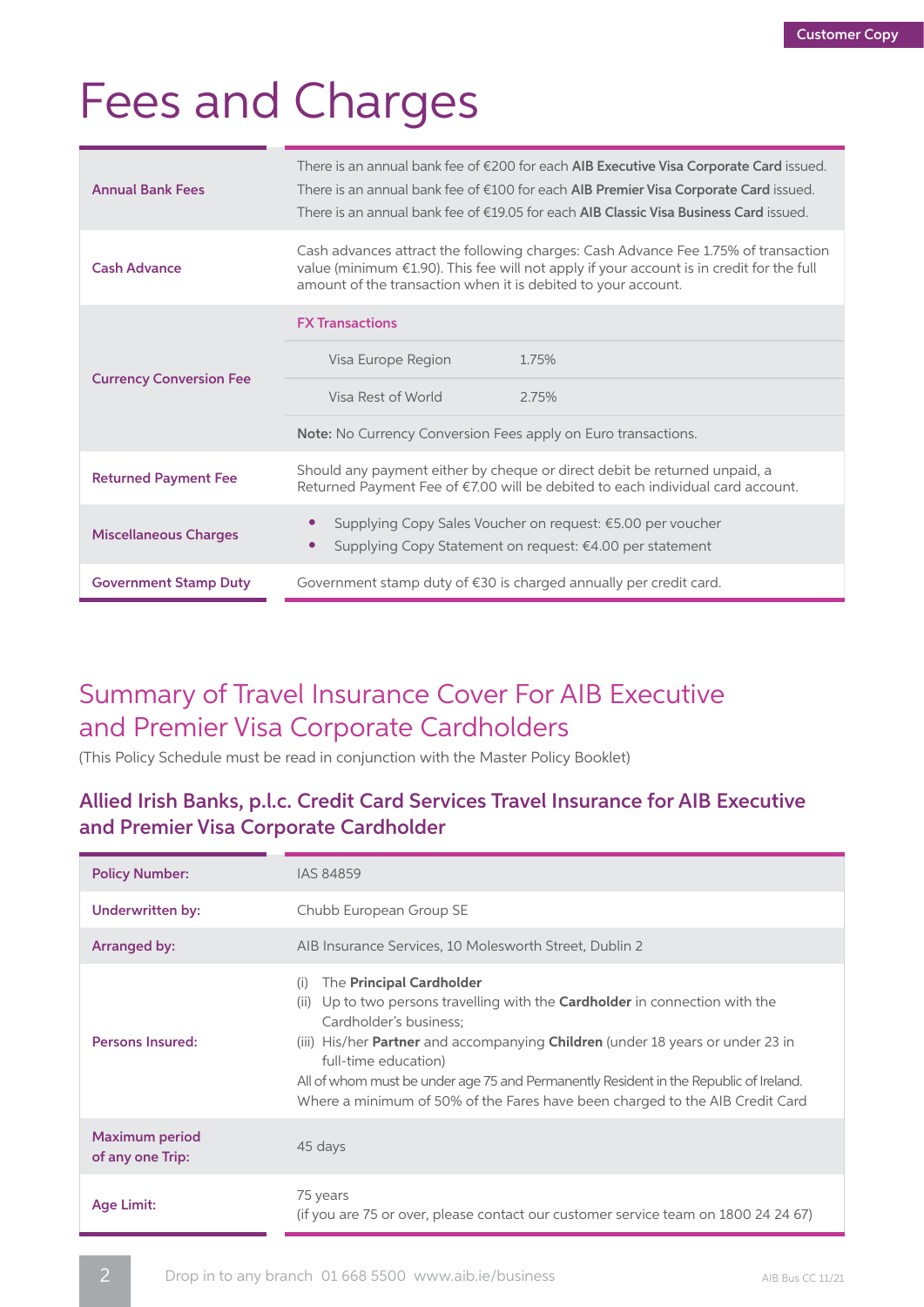## Sections

| No. | <b>Section title</b>                                                                                                                                                                                                                                                                                    | Sums Insured for each person Insured<br>(unless stated otherwise):                                                                                                                                                                                                                                            | <b>Excess for each Person Insured</b><br>(unless stated otherwise) |
|-----|---------------------------------------------------------------------------------------------------------------------------------------------------------------------------------------------------------------------------------------------------------------------------------------------------------|---------------------------------------------------------------------------------------------------------------------------------------------------------------------------------------------------------------------------------------------------------------------------------------------------------------|--------------------------------------------------------------------|
| 1   | <b>Cancellation, Curtailment</b><br>and Rearrangement                                                                                                                                                                                                                                                   | Up to €7,000<br>(Maximum €21,000 per Party)                                                                                                                                                                                                                                                                   | €65<br>(Maximum $\epsilon$ 465 per <b>Party</b> )                  |
| 2   | <b>Travel Delay</b><br>(After a delay of 12 hours)                                                                                                                                                                                                                                                      | Up to €225 per Person Insured (for<br>reasonable receipted expenses<br>incurred) (Maximum €700 per Party)                                                                                                                                                                                                     | Nil                                                                |
| 3   | <b>Personal Accident:</b><br>(i) Death<br>(ii) Loss of Sight or Loss of Limb<br>(iii) Permanent Total Disability<br>(iv) Aggregate limit of liability<br>(v) Aggregate limit of liability                                                                                                               | €35,000<br>€35,000<br>€35,000<br>€635,000 per Party/per Event<br>€31,000,000 in total per Event                                                                                                                                                                                                               | Nil<br>Nil<br>Nil                                                  |
| 4   | <b>Medical Expenses</b><br><b>Additional Travel Expenses</b><br><b>Funeral Expenses</b><br><b>Chubb Assistance</b>                                                                                                                                                                                      | Up to €5,000,000<br>Up to $\epsilon$ 7,000 per <b>Party</b><br>Up to $\epsilon$ 7,000 per <b>Party</b><br>Unlimited                                                                                                                                                                                           | €65<br>Nil<br>Nil<br>Nil                                           |
| 5   | <b>Hospital Benefit</b>                                                                                                                                                                                                                                                                                 | €200 per 24 hour period<br>(Maximum €2,000 in all)                                                                                                                                                                                                                                                            | <b>Nil</b>                                                         |
| 6   | <b>Personal Property</b><br>(excluding Valuables, Golf Equipment<br>and Mobility Aids)<br><b>Valuables</b><br><b>Golf Equipment</b><br><b>Mobility Aids</b><br><b>Mobility Aids Hire</b><br><b>Courier costs for forgotten</b><br>medication etc.<br><b>Personal Property Delay</b><br>(after 12 hours) | Up to €1,500<br>(Maximum $\epsilon$ 400 in all for any one article,<br>pair or set)<br>up to €400 in total<br>up to €400 in total<br>up to €500 in total<br>up to €500 in total<br>€300<br>up to $\epsilon$ 300 (for reasonable receipted<br>expenses incurred in replacing or couriering<br>essential items) | €65<br>€65<br>€65<br>€65<br>€65<br>€65<br>Nil                      |
| 7   | <b>Money</b><br><b>Fraudulent use of Credit Card</b>                                                                                                                                                                                                                                                    | Up to €250 per Person Insured<br>up to €500                                                                                                                                                                                                                                                                   | €50<br>€50                                                         |
| 8   | <b>Loss of Passport/Driving Licence</b>                                                                                                                                                                                                                                                                 | Up to €1,500                                                                                                                                                                                                                                                                                                  | €50                                                                |
| 9   | <b>Hijack</b>                                                                                                                                                                                                                                                                                           | Up to €200 per day/€2,000 per Trip                                                                                                                                                                                                                                                                            | Nil                                                                |
| 10  | <b>Personal Liability</b>                                                                                                                                                                                                                                                                               | Up to €2,000,000                                                                                                                                                                                                                                                                                              | Nil                                                                |
| 11  | <b>Overseas Legal Expenses</b>                                                                                                                                                                                                                                                                          | Up to €25,000                                                                                                                                                                                                                                                                                                 | Nil                                                                |
| 12  | <b>Winter sports benefits:</b><br><b>Ski Hire</b><br><b>Lack of Snow</b><br><b>Unused Ski pass</b><br>Avalanche                                                                                                                                                                                         | €20 per day<br>€20 per day<br>€70 per week<br>€100                                                                                                                                                                                                                                                            | Nil                                                                |

#### **Important Information about COVID-19**

This Policy does not cover and we will not (under any sections) pay for claims of any kind directly or indirectly arising from, relating to or in any way connected with the Coronavirus Disease 19 (COVID-19) (or any mutation or variation thereof) and / or its outbreak. This exclusion applies to all sections of cover except for Section 4 – Medical Expenses and Repatriation provided you are not travelling in, to or through any area to which the Department of Foreign Affairs has allocated a security status of 'Avoid non-essential travel' or 'Do not travel'. To the extent that any term or condition in the Policy may be inconsistent with this exclusion, this exclusion shall prevail.

#### **The cover available under your AIB Annual Multi Trip Travel Insurance may end before your anniversary date, if the facility is withdrawn by AIB Credit Card Services.**

Allied Irish Banks, p.l.c. is an agent of AIB Insurance Services Limited in relation to the provision of general insurance products. AIB Travel Insurance is exclusively underwritten by Chubb European Group SE. Allied Irish Banks, p.l.c. and AIB Insurance Services Limited are regulated by the Central Bank of Ireland.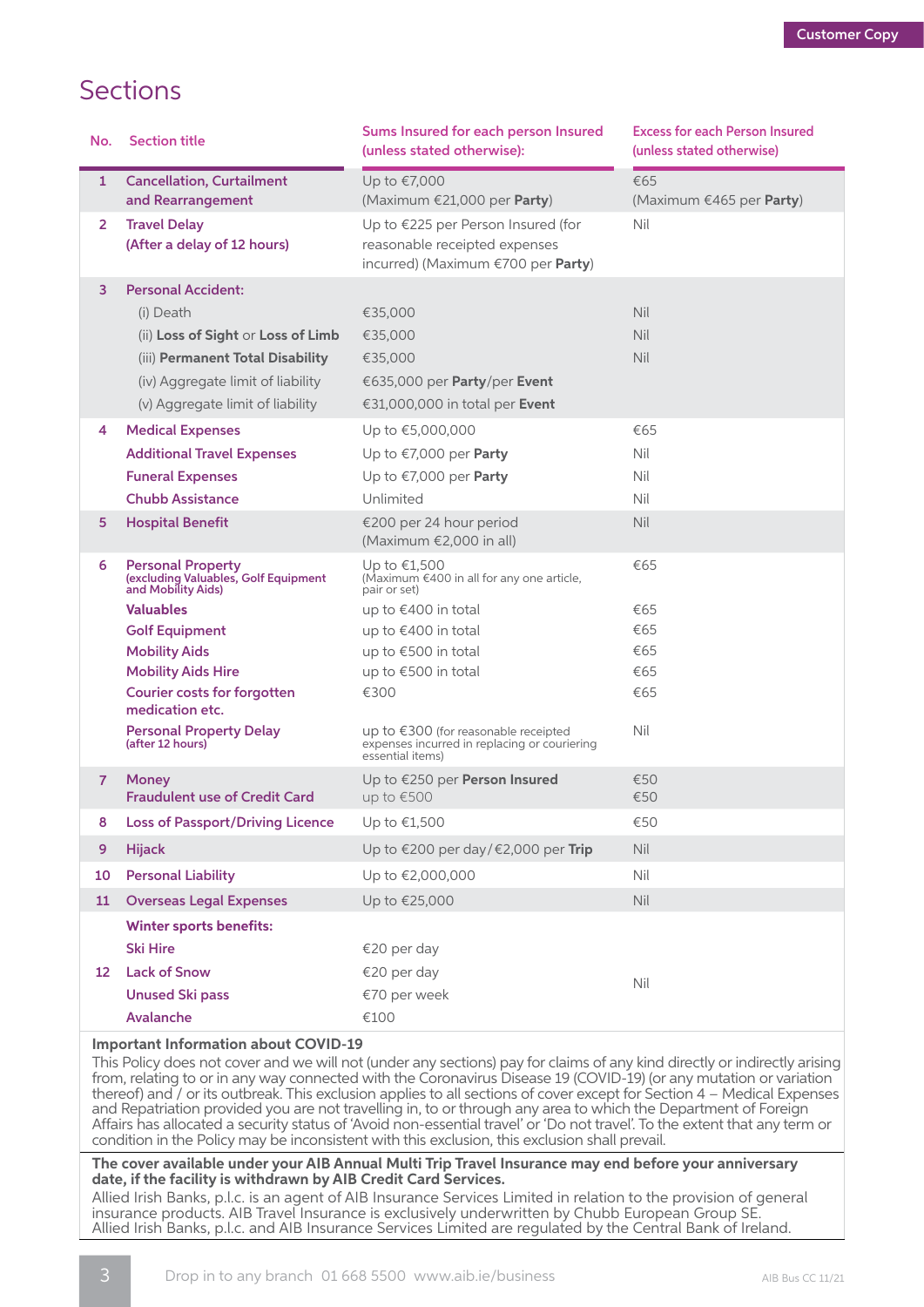## AIB Corporate, Business and Purchasing Card

## Terms & Conditions of Use effective from 31 January 2021

The use of your Card is governed by these terms and conditions ("Conditions"). When you use your Card you are deemed to have accepted these Conditions.

#### **DEFINITIONS**

#### In these Conditions:

**Account** means the Card account kept by us in the name of the Principal Cardholder in which debits and credits in respect of Transactions are recorded to include Sub Account(s) if applicable. Additional Cardholder means a person who has been authorised in accordance with Condition 21 to effect Transactions on the Account.

Agreement means the agreement between the Principal Cardholder and us for the opening of an Account and the issue of a Card and incorporates these Conditions, the Card application form, each Card Carrier, the Digital Wallet Agreement (as applicable), all fees and charges booklets and schedules and all other documents that are incorporated into these Conditions or otherwise become part of our agreement with you.

AIB Banking App means an AIB application which can be downloaded from a software application distributor(s) and which can be used for authentication purposes as required when making Transactions to access banking services and/or such other uses as we may designate from time to time.

AIB Card means all AIB Corporate and Business Cards as well as all AIB Purchasing Cards or any other corporate or business card made available by AIB to you from time to time.

Available Credit means at any time the unutilised amount of the Credit Limit and resulting unutilised amount of the Credit Line. Business Day means a day (other than a Saturday, Sunday or public holiday) on which we are generally open for business in Ireland and, where a payment to an account with another financial services provider is involved, on which the Payee's financial services provider is also open for business.

Card means any AIB Card issued by us to the Principal Cardholder or any Additional Cardholder for the purpose of effecting Transactions on the Account pursuant to the terms of the Agreement, including any virtual or digital representations of such Cards registered in a Digital Wallet (a "Digital Card") and this incorporates all elements of that Card, including without limitation, the Chip and Card number. Where the context or provision so requires, reference to "Card" or "Cards" within these Conditions shall be limited to a physical credit card.

Card Carrier means the separate confidential mailing slip or cover sent with a Card, containing instructions regarding its authentication and security.

Card Scheme means a scheme governing the issue and use of Cards, for example, Visa, as that Card Scheme or name may change or as we may replace that Card Scheme from time to time.

Card Type means the particular type of AIB Card issued to the Principal Cardholder or as the case may be, an Additional **Cardholder** 

Cash Machine means a machine which dispenses cash and/ or, in some cases, receives lodgments and/or performs other banking functions.

Chip means an integrated circuit embedded in a Card. Conditions means these terms and conditions as amended, extended, supplemented or replaced from time to time and each one will be referred to as a "Condition".

Contactless Transaction means a Transaction that is authorised by you touching the Card or Device against a terminal, generally without the need to insert your Card. Whether this is available or not depends on the amount of the Transaction. You may or may not have to use your PIN or Security Details. Not all terminals can process such Transactions.

Credit Limit means the maximum debit balance permitted by each Additional Cardholder in respect of the Card issued to them, as determined by the Principal Cardholder and notified to us by the Principal Cardholder from time to time.

Credit Line means the maximum debit balance permitted on the Account as determined and notified to the Principal Cardholder

by us from time to time.

Device means a mobile phone, tablet or other device that a Digital Card has been registered to or that you use to access a Digital Wallet and/or an AIB Banking App.

Digital Card shall have the meaning set out within the definition of Card.

Digital Wallet means a digital wallet or any electronic payment system that your Card has been registered to, which allows you to use your Card or an electronic record of your Card to carry out Transactions.

Digital Wallet Agreement means any terms and conditions applicable to a Digital Wallet (as may be amended from time to time) which is either offered by us or by a third party provider in agreement with us.

EEA means the current members of the European Economic Area as may be amended from time to time.

Funds Transfer means a transfer of funds either from or to your Card using a funds transfer service in accordance with the procedures and terms and conditions of that funds transfer service. When transferring funds from your Card, the Funds Transfer will be treated as a purchase for the purpose of fees and charges.

Individual Liability Cardholder means an Additional Cardholder to whom we have agreed to issue a Card in accordance with Conditions 24-37 on the basis that they will be personally liable for the outstanding balance.

Merchant means any business or individual who accepts payment made with a Card.

Micro-Enterprise is as defined in the Payment Services Directive and essentially means an enterprise which at the time of the relevant contract, employs fewer than 10 people and whose annual turnover and/or annual balance sheet total does not exceed €2 million. This includes self-employed persons, family enterprises, companies, partnerships, associations or unincorporated bodies that are regularly engaged in an economic activity.

Outstanding Balance means, at any time, the debit balance outstanding on the Account at that time.

Payee means the receiver of the payment. Payer means the maker of the payment.

Payment Services Directive or PSD2 means EU Directive 2015/2366 relating to payment services as amended or replaced from time to time and transposed into Irish law.

PIN means the secret personal identification number that is used with a Card as allotted by us and/or subsequently chosen by you. Principal Cardholder means a body corporate, a partnership, other unincorporated body, or an individual(s) in whose name(s) an Account is maintained.

Safeguard System means a system to aid the secure use of your Card online, for example, Visa Secure, as such system or name may change or be replaced from time to time.

Security Details means any security details arising out of any security procedure that we may require you to follow or use to make an instruction, confirm your identity or access a Device or certain functionality on that Device (for example a password, passcode, access code, security code, or biometric data (to include but not limited to voice or fingerprint)).

SMS Message means a text message sent using a short message service to or from telecommunication devices that use global system for mobile (GSM) communication.

Statement means a paper or electronic statement (eStatement) issued by us, in respect of the Account.

Third Party Agreements means any third party agreements, you are subject to, which relate to your use of your Card and/or Account as detailed in Condition 71.

Transaction means a transaction in which a Card is used to obtain goods, services or cash on credit (including through the use of a Digital Wallet) or to make or receive a Funds Transfer and (includes all debits and credits made to the Account pursuant to this Agreement).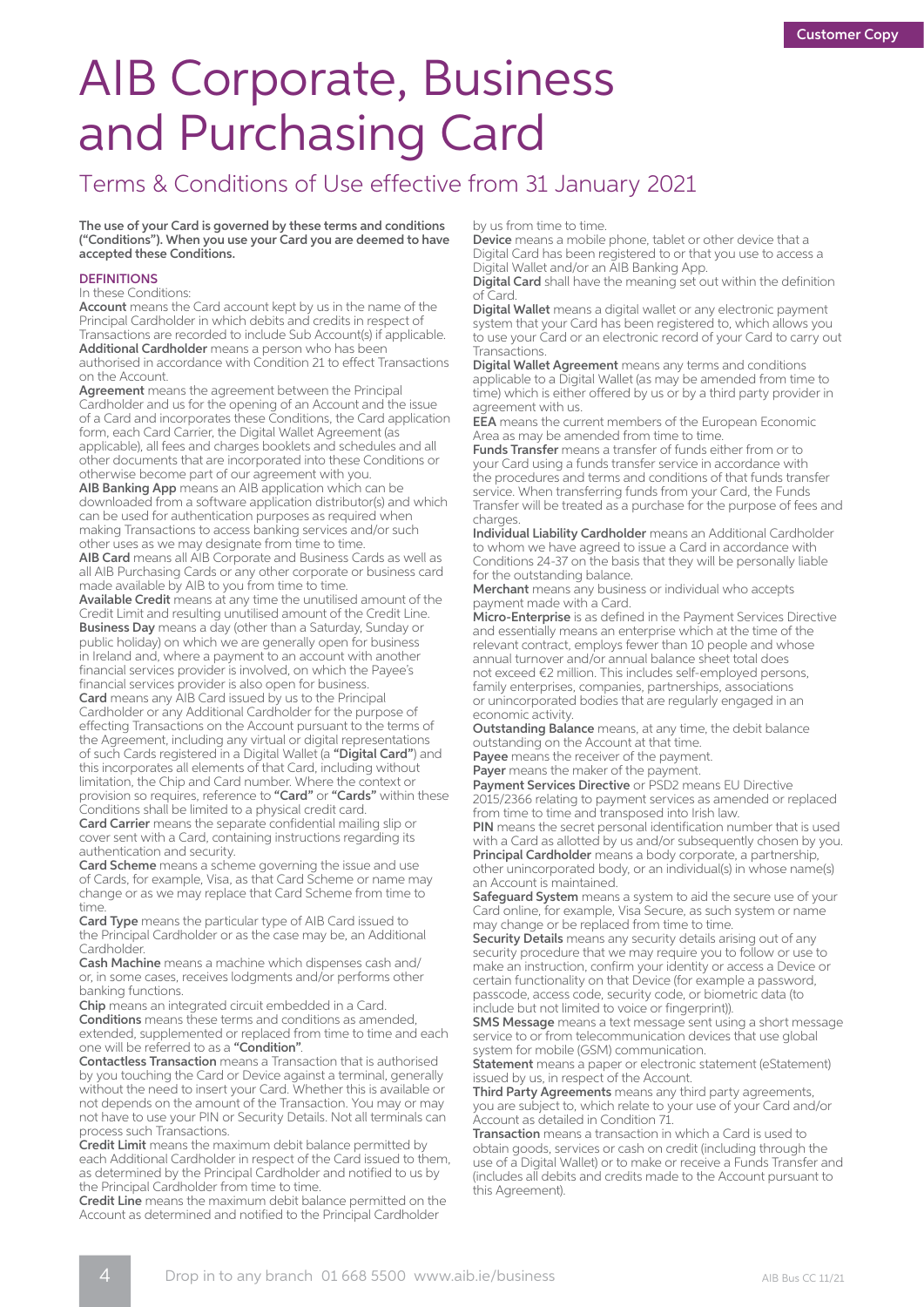"you" and "your" refers to the Principal Cardholder and, unless the context otherwise requires, any Additional Cardholder. Any references to "we"; "us"; and "our" or "Bank" means Allied Irish Banks, p.l.c. and this includes our successors and assigns. We are regulated as a credit institution by the Central Bank of Ireland of PO Box 559, Dublin 1 and our principal business is the provision of financial services. Our head office and registered office is at 10 Molesworth Street, Dublin 2. We are registered at the Companies Registration Office, Dublin under registration number 24173. For the purposes of these conditions, "person" includes both natural and legal persons and "Principal Cardholder" includes their successors, assigns and personal representatives. In these Conditions where the context so allows, reference to any gender includes all genders and the singular includes the plural and vice versa.

### **Your Card**<br>1 Subject

- 1. Subject to these Conditions, our credit card service allows you to pay for goods and services purchased from Merchants, to make or receive a Funds Transfer, or to withdraw cash including cash from Cash Machines or by any other means where the appropriate Card Scheme logo is displayed. A Credit Limit is applied and interest is payable after any relevant interest free period.
- 2. We have duties under laws concerning money laundering, financing of terrorism and taxation to ask you, or someone opening an Account and/or applying for a Card on your behalf, for certain information about you and/or the person opening the Account for you. Unless we already have it, you and/or the person opening the Account for you will need to provide us with information to identify each or any of you and proof of your permanent address. We may also need documentation to prove your relationship with the person opening the Account on your behalf. Your Account may not become active until we have received and approved these documents.
- 3. There is a variety of means by which you can authorise Transactions, these include:
	- authorisation by means of your Card used in conjunction with your PIN for point of sale Transactions or Transactions using a Cash Machine;
	- authorisation by means of your Card for Transactions by mail, phone, Device, online or by use of a Safeguard System (including the use of your Digital Card through a Digital Wallet);
	- authorisation by means of your Card and/or Device to effect a Contactless Transaction, where your Card and/or Device is enabled to effect Contactless Transactions; and
- authorisation by means of your Card and signature. Unless otherwise specified by us these Conditions apply to all Card Types. We may from time to time extend these Conditions to apply to other types of credit or charge card issued by us.

#### Looking after your Card, PIN and other Security Details

- The Card, PIN and Security Details must be used in accordance with these Conditions and any other terms and conditions used in connection with your Card.
- 6. You must:
	- sign your Card as soon as you receive it using a ball point pen;
	- exercise all reasonable care to keep your PIN and Security Details secret and your Card and any Devices secure at all times;
	- only use your Card (a) within the Credit Limit, (b) within the period for which it is stated to be valid and (c) strictly in accordance with the Agreement;
	- ensure we have your up to date contact details. For example, we will need details such as your mobile phone number, home phone number (if applicable), address and e-mail address in order to confirm your identity for certain online Transactions, if needs be. Please tell us immediately if there is a change to any such details or a change of name, bankers, business, or your address to which Statements are sent so that we can issue your statements in accordance with the 'Monthly Statement and Payment Arrangements' section of these Conditions; and
	- before you replace or dispose of a Device, you must ensure you delete any Digital Wallet or any AIB Banking App from that Device. You should also immediately

delete any information such as an e mail or SMS Message sent or received by you in connection with your Card or Account. You must not have any reference(s) to or details of your PIN or any Security Details on your Device.

- You must not:
	- let anybody else obtain, know or use your Card, your PIN or Security Details;
	- disclose your Card number to anyone, except when carrying out a Transaction or to verify your identity to us or to register or activate a Card for use in connection with a Digital Wallet or otherwise, or to report it lost, misused, stolen or likely to be misused;
	- write or record in any other manner your PIN or Security Details; or
	- give your Device to other people or allow others to use it as they may be able to access or use your Digital Card or AIB Banking App.
- 8. Each Card is and remains our property and may be cancelled, suspended, blocked, recalled or retained by us in accordance with the provisions of the Agreement.
- 9. By signing or using the Card you agree to comply with these Conditions and you acknowledge that you will use the Card solely for the purposes of your business, trade or profession and that you are not acting as a consumer within the meaning of the Consumer Credit Act, 1995 or the European Communities (Unfair Contract Terms in Consumer Contracts) Regulations 1995.

#### Credit Limit

- 10. We will set a Credit Line on the Account. We may, subject to applicable law or regulation, vary the Credit Line from time to time at our discretion or at your request. We will notify you of any such variation. You will be given not less than 10 days' notice of any proposed decrease in the Credit Line on the Account, except where such decrease is requested by you.
- 11. When issuing a Card to an Additional Cardholder you will notify us of the Credit Limit to be set in respect of that Card. We will act on an instruction from you to increase or decrease a Credit Limit. An increase to a Credit Limit cannot bring the total Credit Limit outside of the overall Credit Line.
- 12. If a Card is used for a Transaction which would bring the Outstanding Balance in excess of the Credit Limit, we reserve the right to authorise or decline such Transactions. If we authorise a Transaction in excess of the Credit Limit currently applying to that Card, this will not affect the Credit Limit and subsequent Transactions bringing the Outstanding Balance in excess of the Credit Limit or where the Credit Limit has been exceeded, may be declined.
- 13. When you make a Transaction using your Card, the balance on the Account will usually be increased immediately by the amount of the Transaction. Sometimes, a Merchant, (for example, a self-service petrol station or hotel) may obtain a specific pre-authorisation for an amount agreed with you. This pre-authorised amount may not immediately increase the balance but may reduce your Available Credit. The preauthorised amount may only be charged to your Account by the Merchant in certain circumstances (for example, where you have obtained goods or services to the value of the pre-authorised amount) if agreed by you with that Merchant. Once the Merchant instructs us to, we will remove the preauthorised amount from your Card as soon as possible. We recommend that you review your Account details online on a regular basis. Please contact us as set out in the 'Contacting us' section if you have any queries.

#### **Restrictions**

- 14. A Card must not be used:
	- if the Agreement is ended;
	- after a Card has expired or been reported lost, misused or stolen or has been cancelled, blocked or suspended or if your Card, your Security Details or PIN have been compromised in any way;
	- in respect of a Digital Card, after that Digital Card and/ or your Account relating to that Digital Card has expired or has been cancelled, blocked or suspended or any applicable Device has been compromised, lost, misused or stolen;
	- at any Cash Machine abroad in violation of local regulations in that jurisdiction; or
	- for any illegal purchase or purpose whatsoever.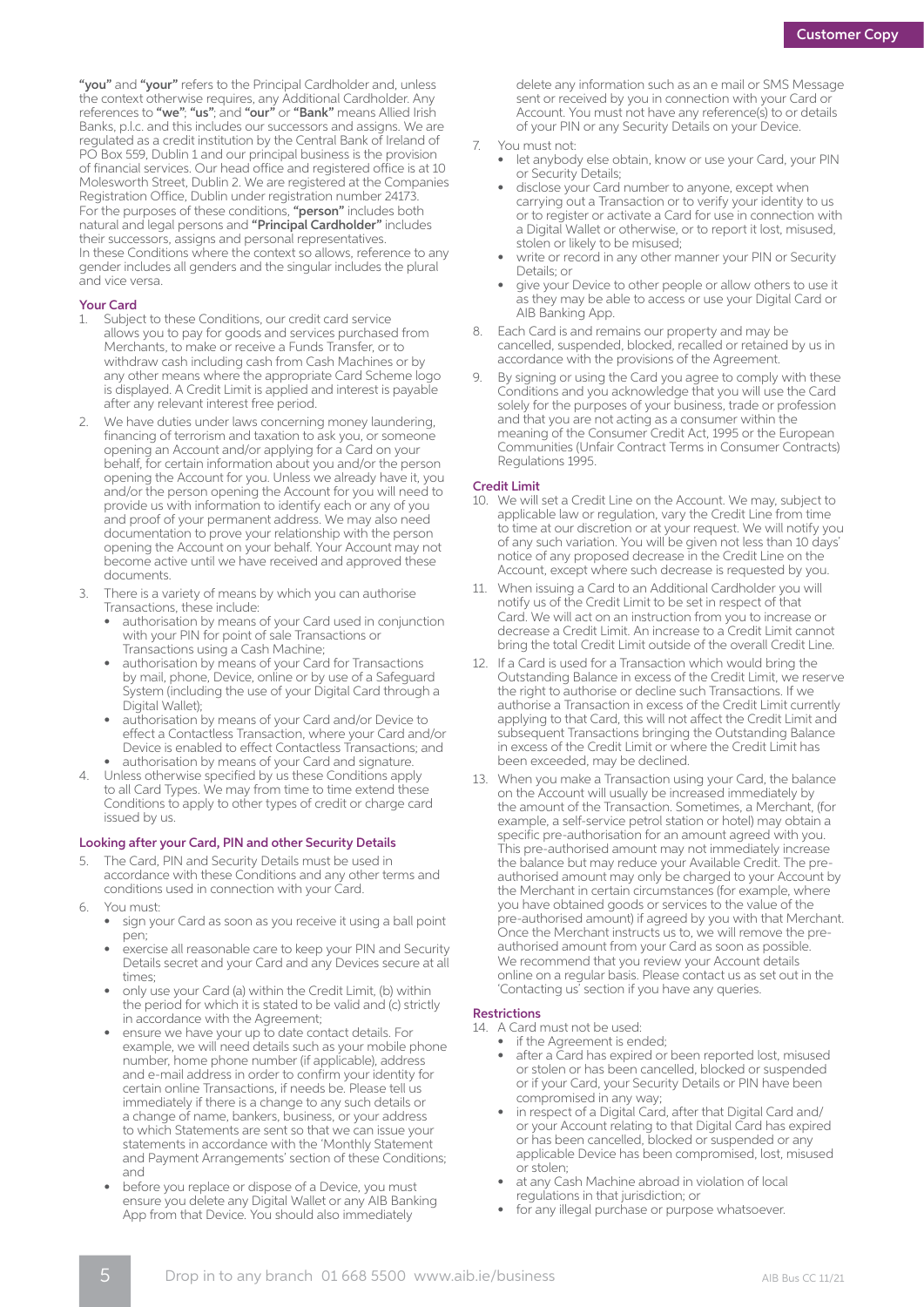We reserve the right to decline to authorise any Transaction in accordance with Condition 47 of the Agreement.

#### Cash Withdrawals (also see Transactions)

- Your Card may be used for cash withdrawals, advances made by Card and cash related Transactions, such as the purchase of cash. A cash advance fee may also apply and where the Transaction is not done at a Cash Machine you may also be asked for proof of identity.
- 16. Cash withdrawals are subject to both Transaction and daily limits. The Transaction limit can vary between financial institutions and from time to time. The daily cash limit will be determined by us and may vary from time to time. Details of the daily cash limit are available by contacting us in accordance with the 'Contacting us' section.
- 17. We are not obliged to provide Cash Machine facilities at any particular time and may withdraw or terminate such facilities without notice. We are not liable for any loss or damage sustained or incurred resulting from (i) failure to provide any Cash Machine facilities, or (ii) failure or malfunction of a Cash Machine.
- 18. We may, at our discretion or on the written request of the Principal Cardholder, disable the cash withdrawal facility for a Card. Certain Merchants and Cash Machines may still allow you to withdraw cash when the cash withdrawal facility has been disabled. This is beyond our control. Any such withdrawals will be treated in all respects as though they were Transactions.
- 19. A Card may be used outside Ireland subject to any limits or regulations that may be imposed by the appropriate regulatory authorities in the relevant jurisdiction(s). These limits and regulations may change from time to time.
- 20. Our standard fees apply if you use your Card abroad to transact in euro. However, we have no control over third parties that might apply a charge to you for processing the Transaction or who convert the local currency into euro and charge for doing this. We also have no control over the rates they may apply. This may result in an amount debited from the Account that is different to the amount you withdrew. We do charge for non-euro Transactions as detailed in the fees and charges booklets available on our website or in branches or by contacting us in accordance with the 'Contacting us' section.

#### Additional Cardholders

- 21. At the request of the Principal Cardholder we may permit the issue of additional Cards on the Account, together with a separate PIN, for use by any person nominated by the Principal Cardholder as an Additional Cardholder on the Account. It is solely at the Bank's discretion as to whether an Additional Cardholder may be added to the Account. The Principal Cardholder must ensure that Additional Cardholders comply with these Conditions. It is the responsibility of the Principal Cardholder to furnish the Additional Cardholder with a copy of these Conditions (and any amendments, extensions or supplemental conditions that we may notify the Principal Cardholder of from time to time) and the Additional Cardholder will be bound to observe these Conditions to the extent that they apply or are relevant. The Principal Cardholder is and remains at all times, primarily responsible for all Transactions for which the additional Card is used, including those charged to the Account after the additional Card has been returned to us and irrespective of whether the Transactions are related to the business of the Principal Cardholder or not. We will cancel any additional Card at any time if the Principal Cardholder requests this by contacting us in accordance with the 'Contacting us' section, in which case the additional (physical) Card, must be cut in two (through the signature box, magnetic strip and Chip) for security reasons, and returned to us. All applicable Digital Cards related to the Card must be deleted or deregistered from any applicable Device. Our contact details are set out in the 'Contacting us' section.
- 22. By entering into this Agreement, the Principal Cardholder gives us the authority to pass on information about the Account or Transactions, in so far as they relate to the Additional Cardholder, to that Additional Cardholder by electronic or other means. By accepting an additional Card an Additional Cardholder authorises us to pass on information about Transactions effected by use of the

additional Card (including any Digital Cards related to the Card) to the Principal Cardholder by electronic or other means. However, no amendments to the Account details or variation of the Credit Limit will be accepted from an Additional Cardholder.

23. The Principal Cardholder is liable for the payment of all Transactions carried out by an Additional Cardholder as if the Transactions had been personally carried out by the Principal Cardholder and regardless of the ability of that person, or whether they are a minor or not.

#### Additional Cardholders with Personal Liability

- 24. By agreement between us and the Principal Cardholder an Additional Cardholder may be personally liable in respect of the use of his/her Card (an "Individual Liability Cardholder").
- 25. Conditions 24 to 37 only apply where we have agreed to issue Cards to Individual Liability Cardholders.
- 26. A sub account to the Account will be maintained in the name of each Individual Liability Cardholder to which all Transactions (including fees and charges payable under Conditions 68 and 69 and refunds under Condition 70) will be debited or credited (the "Sub Account").
- 27. We will issue a Statement monthly to each Individual Liability Cardholder, on a date which we may decide, containing (a) details of all Transactions debited and credited to the Sub Account held in the name of such Individual Liability Cardholder since the previous Statement (or, in the case of the first Statement, since the opening of such Sub Account), and (b) the outstanding balance on the Sub Account (if any) at the statement date for the Sub Account and (c) the payment due date for the Sub Account.
- 28. We will issue a monthly summary Statement to the Principal Cardholder detailing the outstanding balances on all Sub **Accounts**
- 29. Cards issued to Individual Liability Cardholders will not be used for any personal, family, household, or other purposes not related to the Principal Cardholder.
- 30. The full amount of the outstanding balance shown to be due on the monthly Statement issued in accordance with Condition 27 will be payable by the Individual Liability Cardholder, regardless of whether that Individual Liability Cardholder has been reimbursed by the Principal Cardholder.
- 31. Each Individual Liability Cardholder must maintain a direct debit mandate in our favour in respect of his/her Sub Account.
- 32. We will effect payment of the full amount outstanding on a Sub Account by initiating a direct debit to the bank account of the Individual Liability Cardholder in whose name such Sub Account is kept on or immediately after the date specified in the Statement (or such other date as may be agreed by us with the Principal Cardholder).
- 33. If the Individual Liability Cardholder does not pay any amount outstanding on a Sub Account when due we will notify the Principal Cardholder in writing of such default and the Principal Cardholder shall pay the outstanding amount within 21 days of such notification. The Principal Cardholder is liable in such an event for all Transactions on the Sub Account and not simply those relating to the Principal Cardholder.
- 34. For the avoidance of doubt the Principal Cardholder shall be liable for and shall pay all Transactions on a Sub Account following the termination of an Individual Liability Cardholder's Card whether such charges occurred before or after termination including any late fees or other amounts due under the Agreement (regardless of whether these are related to the Principal Cardholder or not).
- 35. The relationship between us and an Individual Liability Cardholder will be that of debtor and creditor.
- 36. Each Individual Liability Cardholder shall be jointly and severally liable with the Principal Cardholder for all amounts debited to the Sub Account in his/her name, irrespective of whether the Transactions are effected in breach of these Conditions or whether they are related to the business of the Principal Cardholder or not.
- 37. The Principal Cardholder will ensure that each Individual Liability Cardholder, at the same time as he or she is given an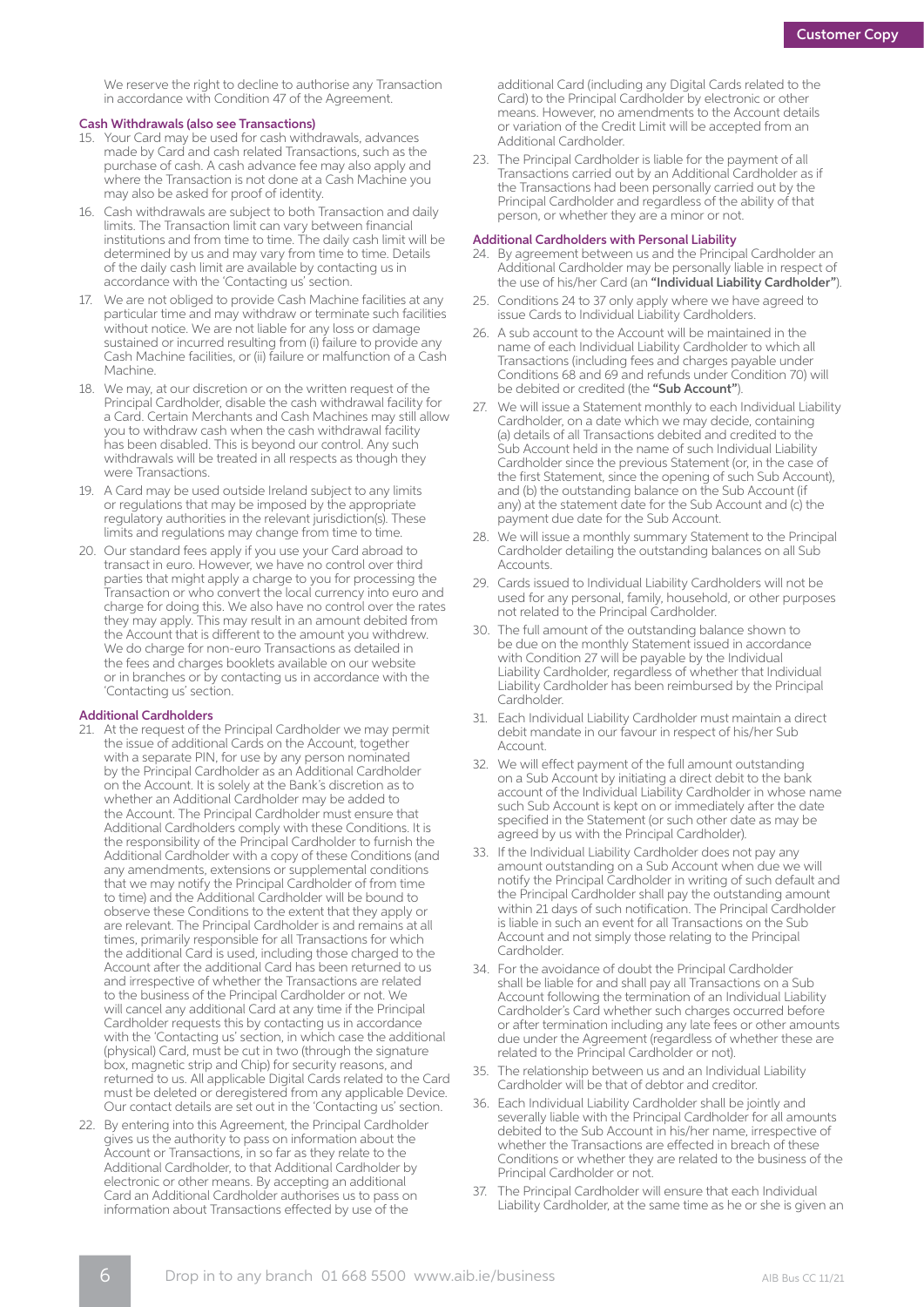application form to apply to become an Individual Liability Cardholder, is provided with a copy of these Conditions.

#### Joint Liability

- 38. In circumstances where the "Principal Cardholder" consists of two or more persons the term will include those two or more persons and each and/or any of them. All of the Principal Cardholders obligations under the Agreement will be deemed to be joint and several on each person.
- 39. If the Principal Cardholder is a partnership, the liabilities of each person included in the term "Principal Cardholder" will not be affected by a change in the membership of the partnership. Change in the membership can occur because of death, bankruptcy, retirement, disability or otherwise of any partner or the admission of a new partner(s). Furthermore, where a new partner is admitted to the partnership that person will be jointly and severally liable (with all other persons included in the term "Principal Cardholder") for all obligations under the Agreement.

#### Loss or misuse

- 40. You must exercise all reasonable care and take all necessary steps to ensure the safety of the Card, PIN, Security Details and any Devices. If you think someone else knows your PIN or Security Details or if your Card or any Device is lost, misused, stolen, used, or likely to be used for a fraudulent or improper purpose or you think the safety or use of your Card and/or Device is or may be in any way compromised, you must contact us immediately. Our contact details are set out in the `Contacting us' section. We may request that you confirm the same in writing to us, but without affecting the validity of any action taken by us in response to your request.
- 41. For the avoidance of doubt, notification of loss or theft of a Card or the compromise of its details or your PIN or Security Details will be accepted by us from third party card protection service providers and/or the Card Schemes that notify us of the loss or theft.
- 42. By reporting a Card and/or Device as lost, misused or stolen or as being used, or likely to be used, for a fraudulent or improper purpose, or where the safety of the Card and/ or Device has or may have been compromised, you will be deemed to have thereby authorised us to cancel that Card (including any Digital Cards registered or accessed on a reported Device). The Card and/or Digital Card (if relevant) must not be used again. If found, your physical Card must be cut in two (through the signature box, magnetic strip and Chip) for security reasons and returned to us immediately at the address in the 'Contacting us' section of these Conditions.
- 43. Until you make a report in accordance with condition 40, you may be liable for any losses in respect of unauthorised Transactions resulting from the loss, theft or misuse of the Card including any other related direct and indirect losses incurred or sustained. If you are a Micro-Enterprise, this liability is limited to €50. However, we will refund the full amount of the unauthorised Transaction where:
	- (a) the loss, theft or misuse was not detectable to you prior to a Transaction being made, except where we have reasonable grounds for suspecting you have acted fraudulently and we notify the relevant national authority of this; and/or
	- (b) the unauthorised Transaction was caused by the acts or lack of action on our part (including any employee, agent or branch of ours to which we have outsourced activities).
- 44. You will be liable for any losses incurred in respect of unauthorised Transactions where it is established that you fraudulently, intentionally, or with gross negligence:
	- failed to tell us without undue delay about any loss, theft or misappropriation of the Card or the compromise of its details or your PIN or Security Details in accordance with Condition 40;
	- failed to adhere to the security requirements applicable to a Digital Card and/or Device as set out in this Agreement, the relevant Digital Wallet Agreement, Third Party Agreement and/or any other agreement relevant to your Card;
	- failed to adhere to the safekeeping and/or disclosure requirements of the Card, PIN or any Security Details;
	- failed to comply with Condition 7; or
	- used any Card (including any Digital Card) or allowed another person use a Card with your consent outside the terms of this Agreement.
- 45. In the event of notification by you in accordance with Condition 40 above, you will co-operate with us and the police or other relevant authority in any investigation and give us and the police or other relevant authority all information relating to such loss, theft or disclosure and all reasonable assistance to lead to the recovery of the Card or otherwise. You authorise us to inform any appropriate third party of the loss, theft or possible misuse of the Card and to give them such other information as may be required.
- 46. If as a result of investigation, we establish that the Transaction claimed as unauthorised is in fact an authorised Transaction, we may charge your Account with any amount refunded and re-charge any fees and/or charge that you owe us. As part of any such investigation, if you are not a Micro-Enterprise, you will be responsible for demonstrating that the Transaction was unauthorised.
- 47. If we suspect that a Card is being used improperly or fraudulently or in breach of the Agreement or its security has been compromised, we may, without the Bank having any liability to you for so doing, take whatever action we feel is appropriate including investigating, intercepting, refusing or delaying payments to or from your Account and/ or declining to authorise Transactions on the Account for any valid reason (for example, where we may suspect fraud, money laundering, terrorism, if we believe we have been provided with incorrect information or we have concerns about the security of your Account). We may contact you to satisfy ourselves in relation to the nature of the Transaction or payment on the Account. We will try to contact you in accordance with the `Contacting you' section or by SMS Message before we take a decision to decline authorisation of a Transaction or take any of the actions set out in this Condition. If we contact you by SMS Message you may be asked to confirm a Transaction or a payment by sending us an SMS Message in reply. It may not always be possible for us to contact you before we cancel, block or suspend your Card or decline a Transaction or take any other necessary steps but we will do our best to do so. This is done for your protection and we are not responsible for any loss or damage that might be caused as a result. You hereby agree and authorise us to take such actions as we deem necessary, including suspending the Card. You agree that any contact by us is for the purposes of combating wrongdoing.

#### The Account

48. The amount of all Transactions will be debited to the Account and this will reduce the Available Credit by the relevant amounts. The timing of this debit may vary and may depend on when we receive the Transaction details, for example when we receive such details from the Merchant or the Merchant's bank or, in the case of a cash withdrawal, when we receive details of the withdrawal.

#### Transactions (also see Cash Withdrawals)

- 49. Use of your Card is subject to Transaction and daily limits as set by us, which may vary from time to time. You can contact us to agree spending limits for using your Card online, subject to our Transaction and daily limits. Our contact details are set out in the 'Contacting us' section of these Conditions.
- 50. The Principal Cardholder will be liable to pay all sums that are charged to the Account in respect of or resulting from all Transactions including where such Transactions are made by phone, Device, mail order, online, PIN, Security Details, signature, by use of a Safeguard System, by way of a Contactless Transaction or by using a Digital Wallet, even where such Transactions are effected or made in breach of these Conditions. When a Transaction is authorised by your use of your PIN, any Security Details, Safeguard System or other authentication process, this will be regarded as evidence that the Transaction was authorised by you. You should therefore check the amount of every Transaction and that all other details/information relating to the Transaction are correct before you authorise it. When requested, if you are unable to provide your PIN, Security Details or complete any authentication process, we may decline to authorise the Transaction.
- 51. Once authorised a Transaction cannot be subsequently revoked (whether or not a voucher is signed or PIN verified) as we guarantee payment. Where you have authorised a Merchant to set up a continuous payment instruction for a recurring Transaction (for example a subscription)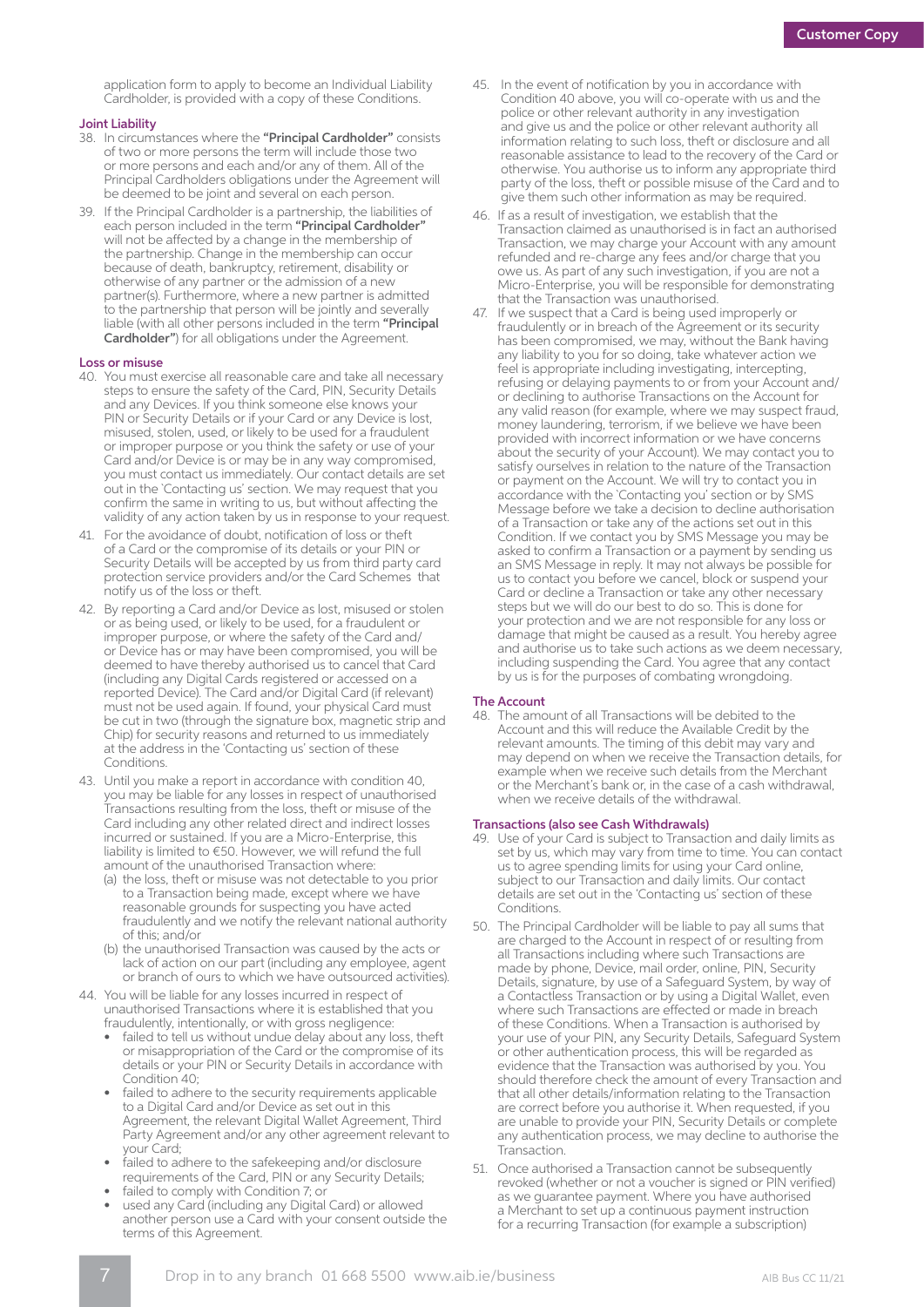on your Account and you wish to cancel it, you can do so by contacting us up to the last Business Day before the payment is due to leave your Account. You should also give written cancellation notice to the Merchant and keep a copy of the letter. Your Card is automatically enrolled in a card updater service with the relevant Card Scheme (for example, Visa). This service allows a participating Merchant to access Card details through the Card Scheme so they can continue to process a Transaction, recurring or otherwise. As not all Merchants participate in this service, you should still notify each Merchant when your Card details or the status of your Account changes. If you don't, your Account may or may not still be charged. You are responsible for making sure the Merchant has your new Card details to process a Transaction. If you would like to opt out of the card updater service, please contact us in accordance with the 'Contacting us' section of these Conditions.

- 52. When a Transaction is authorised by use of a Card and PIN, we will deem it that the Transaction was authorised by the Principal Cardholder or, as the case may be, by the Additional Cardholder. You should always check the amount of the Transaction before entering your PIN.
- 53. You can use a Card and/or a Device to make a Contactless Transaction without using the Chip and PIN and/or Security Details. Information about Contactless Transactions (for example monetary limits) are available at www.aib.ie or by contacting us as set out in the `Contacting us' section of these Conditions. When you use your Card and/or a Device for a Contactless Transaction, where possible, we will take it that the Transaction was authorised by you.
- 54. When you want to make a Transaction online, we may need to confirm it is you before the Transaction can be authorised. We'll do this by using a Safeguard System and may also use an authentication service. Your Card is automatically enrolled for a Safeguard System, however the Principal Cardholder or Additional Cardholder may need to register for an authentication service. This authentication service will require you to enter your Security Details to identify you, for example, using an AIB Banking App or any other way made available by us. If we ask you to identify yourself and you can't or you don't follow the instructions for the Safeguard System or the authentication service, we will take it that your Transaction is not authorised and it will not go ahead. For this reason, it is important to ensure that the personal information we hold about the Principal Cardholder and any Additional Cardholder is up-to-date (for example, your mobile phone number and email address). To find out more about this please go to www.aib.ie/webshopping
- 55. When a Funds Transfer, where applicable, is authorised by use of a passcode or any other authorisation procedure required as part of that service, the successful use of the passcode or procedure will be taken that the Transaction was authorised by you.
- 56. Non-euro Transactions will be converted to euro using the Card Scheme exchange rate. We have no control over when the Transaction is processed by the Card Scheme and when the exchange rate is applied. For most noneuro Transactions, the Card Scheme generally applies their exchange rate within a few days.

 More information on how and when these exchange rates apply is available on our website www.aib.ie

 For Transactions within the EEA, we provide a comparison by way of percentage mark-up between (i) our rate, which is made up of the Card Scheme exchange rate for that day in addition to our currency conversion fee, and (ii) the European Central Bank foreign exchange rate. This is available on our website www.aib.ie.

 Once you have completed a non-euro Transaction in the EEA, this information will be available to view using our online banking services or on your Statement. You agree that we will not send this information to you directly, for example, by SMS message or push notification. In addition to the fees and charges referred to in the 'Fees and Charges' section of these Conditions, you may also be charged a transaction fee by the local bank which processes the Transaction. For further information you can contact us using the details set out in the `Contacting us' section of these Conditions or visit our website www.aib.ie

#### Monthly Statement and Payment Arrangements

- We will normally issue a Statement monthly to the Principal Cardholder, on a date determined by us, containing (a) details of all Transactions debited and credited to the Account since the previous Statement (or, in the case of the first Statement, since the opening of the Account), and (b) the Outstanding Balance (if any) at the date of the Statement and (c) the date the payment is due. We also issue a monthly summary Statement to the Principal Cardholder detailing the outstanding balances of all Cards on the Account.
- 58. The full Outstanding Balance due on each Statement will be payable by the Principal Cardholder to us by the payment due date. If a Statement is not received for any month, for example, you changed address and have not notified us or if it cannot be produced or issued for any reason, your responsibilities under the Agreement will continue and you will be required to pay the outstanding balance by the payment due date.
- 59. Payments to your Account may be made by electronic payment only (by direct debit or otherwise). We will apply such payments to your Account on the Business Day we receive it. The principal purpose of the Account is to provide you with access to credit. Although it is possible to operate the Account with a credit balance, at all times, we reserve the right to reject or return any Transactions which create or increase credit balances. For as long as there is a credit balance on your Account, this balance is repayable to you at your request, to the extent permissible by law.
- 60. Funds Transfers are generally treated as payments made to the Account and therefore, will be reflected in the current amount due for settlement as required under Condition 58, unless the Merchant has initiated this as a refund. In such cases, this may also affect the amount due for settlement as referred to in Condition 61.
- 61. We will effect payment of the full Outstanding Balance by initiating a direct debit to the Principal Cardholder's bank account on or immediately after the payment due date specified on the Statement (or such other date as may be agreed by us with the Principal Cardholder). If for any reason full payment is not received by us we may decline to authorise Transactions. In respect of the direct debit:
	- (a) should a payment be received by us from you more than 4 Business Days prior to the payment due date, or in circumstances where the Principal Cardholder has either set up a new direct debit or amended their direct debit bank account details and a payment is received more than 7 Business Days prior to the payment due date, the amount calculated for payment by direct debit will be reduced by this amount;
	- (b) payments received within 4 Business Days of the payment due date, or in circumstances where the Principal Cardholder has either set up a new direct debit or amended their direct debit bank account details, and those payments are received within 7 Business Days of the payment due date, will not reduce the amount collected by direct debit; and
	- (c) the Principal Cardholder must ensure that funds are available to meet all payments due on the Account.
- 62. Failure by the Principal Cardholder to maintain a direct debit mandate in favour of us will constitute a breach of the Agreement.
- 63. We reserve the right to debit the Account by the amount of any unpaid item or any other amount which we are obliged to refund to a third party for any justifiable reason. Where an incorrect amount is paid to or from your Card, we may make any adjustment necessary on your Account. We do not have to contact you to tell you beforehand. If there are insufficient funds in your Account, then you will still be responsible for the payment of this amount, to include any costs or expenses we incur. Where a payment to your Account is recalled by the paying financial services provider or is returned by us (for example, due to mistake, fraud or the operation of any clearing rules), we may reverse that payment without having to contact you about it. Where any adjustment has been made to your Account through no fault of ours, you may have to pay us any fees, charges or interest associated with doing this and we may take any amount you owe us from your Account.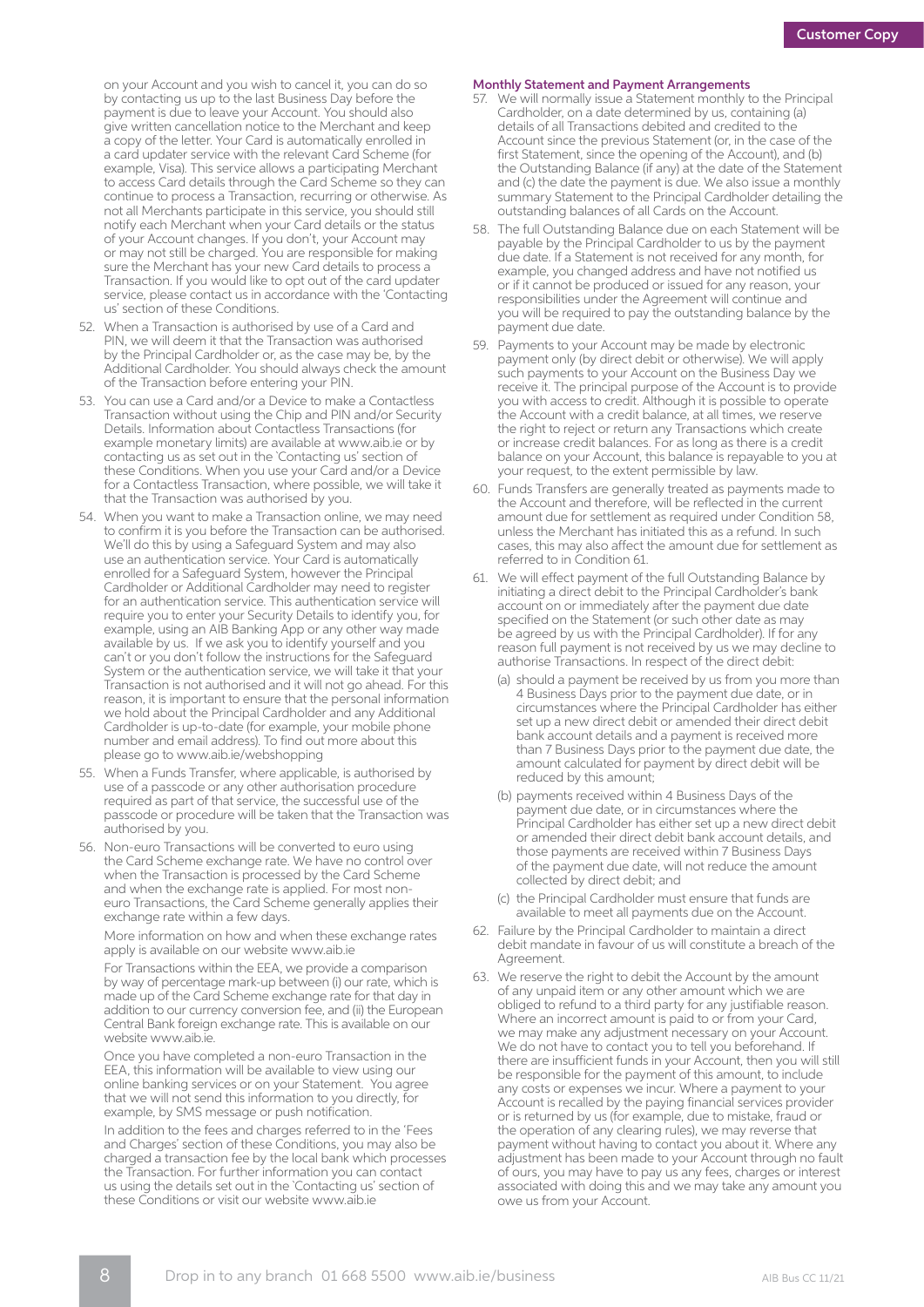#### Queries and Disputes

- 64. You should carefully examine all Statements and any other Account information received by you or accessed by you online and immediately report any disputed Transactions, errors or omissions to us. We recommend that you review your Account details online on a regular basis. In the event you have a query concerning a Transaction on your Account please contact us immediately. Our contact details are set out in the 'Contacting us' section of these Conditions.
- 65. You must notify us without undue delay on becoming aware of any unauthorised Transaction on your Account. If you are not a Micro-Enterprise, you will be responsible for demonstrating to us that the Transaction was unauthorised. Where you are not liable under Condition 44, and you notify us without undue delay we will refund to you the amount of any payment debited to your Account which was not authorised by you and, where necessary, restore your Account to the state it would have been in had the Transaction not taken place. We will not have any further liability to you in this respect. We will consider that there has been undue delay in this regard if you fail to notify us within 60 days of the date of the Transaction being debited to your Account. In any event, a failure to notify us within 13 months of the date of the Transaction being debited to your Account will always amount to undue delay.
- 66. Where the Payee's bank is located outside the EEA and you wish to dispute a Transaction you must notify us immediately or at least within 60 days of the Transaction being debited to your Account.
- 67. If you are a Micro-Enterprise and the Payee's bank is located in the EEA and:
	- (a) you contact us within 8 weeks, we will refund you within 10 Business Days of your request, where you can prove to us that both the following circumstances applied:
		- (i) your authorisation did not specify the exact amount of the payment when the authorisation was made; and
		- (ii) the amount of the payment exceeded the amount that you could reasonably have expected taking into account your previous spending pattern.

 If you make a claim for such a refund you must provide to us all relevant information requested by us. For the purpose of calculating the 10 Business Day period referred to within this Condition, your request will only be deemed to have been made when you provide all such information. If we dispute your right to a refund we will advise you of our reasons. If you are not satisfied with our reasons you may make a complaint in accordance with the complaints procedures detailed in the 'Complaints' section of these Conditions. For the avoidance of doubt, you have no right of refund:

- (i) where you have given your consent to execute the Transaction directly to the payment service provider; and/or
- (ii) where applicable, information on the future payment Transaction was provided or made available to you at least 4 weeks before the due date by the payment service provider or the Payee.
- (b) a payment was not executed by us, or was incorrectly executed by us, or was executed late by us, we will refund you and where applicable restore your Account to the position it would have been in had the non-executed or incorrectly executed or late executed payment not taken place providing:
	- (i) there is no undue delay on your part in notifying us of an incorrectly executed, non-executed or late executed payment; or
	- (ii) none of the events detailed in Condition 98 (i)(i) prevented us from making the payment.

 Regardless of the issue of liability, where you notify us of a non-executed or incorrectly executed payment we will make immediate efforts to trace the defective payment. If as a result of our investigation we establish that the payment was correctly executed, we reserve the right to charge your Account with our relevant charges.

#### Fees and Charges

- 68. All fees and charges in connection with the Account will be the Principal Cardholder's liability and will be debited to the Account in accordance with the following arrangements:
	- all fees and charges applicable and payable on the Account are outlined in our schedule of fees and charges relevant to your Card Type for the time being in force as detailed in the fees and charges booklets available on our

website www.aib.ie or in branches or by contacting us as set out in the 'Contacting us' section of these Conditions; and

• all stamp duties and government levies payable in respect of the Card are your liability and will be collected by us by debit of the Account. Should you close your Account before the date of collection all these amounts owing by you will be debited at closure and payable by you. In addition, you may also be subject to fees and charges relating to the use of a Digital Wallet or other services connected to the use of your Card under the Third Party Agreements. You are solely responsible for the payment of these fees and charges.

 Where a Card is used to obtain a cash advance, a cash advance fee will apply as notified to you from time to time in our schedule of fees and charges relevant to your Card Type for the time being in force. In all cases, the cash advance fee will be debited to the Account on the date of the cash advance and will appear in your next Statement.

69. Separate charges may be incurred and debited to the Account and will be advised to you from time to time. These can be in respect of late payments, returned payments or operating in excess of your Credit Limit. These charges will be advised to you in writing on the opening of the Account and will be published in our schedule of fees and charges relevant to your Card Type for the time being in force. We will ensure that the charges conform to any scale or amounts that may be set under any law, regulation or other order.

#### Refunds

70. If a Merchant initiates a refund we will only credit the Account with the amount due upon receipt of the refund amount from the Merchant and, unless so credited the Account will be payable in full. Refunds are not treated as payments made to the Account and therefore will not be reflected in the current amount due for settlement as required under Condition 58. The amount due must be settled in the normal manner and any refund received will be recognised and taken into account in the following Statement.

#### Third Party Agreements

71. Third parties providing applications or services in connection with the use of your Card(s), Digital Cards and/or the Digital Wallet (for example, a mobile phone provider or app provider) may have their own agreements (including relating to fees) which you are subject to in relation to your use of your Card(s), a Digital Card(s) and/or a Digital Wallet (the "Third Party Agreements"). It is your responsibility to read and understand such Third Party Agreements before you sign up to the relevant application or service and you agree to comply with all such terms and conditions. We shall have no responsibility or liability in respect of any Third Party Agreements nor any other applications or services which are provided by third parties in connection with the use of your Card(s), Digital Card(s) and/or the Digital Wallet, including any fees or charges which may be levied to you by third parties in connection with your use of their applications or services.

#### Ending the Agreement

- 72. The Agreement shall continue until ended by either the Principal Cardholder or us. The Principal Cardholder may at any time end the Agreement by giving notice in writing to us and paying to us the amount of any Outstanding Balance as well as all outstanding Transactions, fees, charges, all stamp duties and government levies, if not included in the Outstanding Balance at the time the Agreement is ended.
- 73. We can cancel any Card or end this Agreement on providing you with two months' written notice (or a shorter notice period if permitted by law).
- 74. Without any liability to you, we are also entitled to immediately temporarily or permanently block, suspend and/or cancel any Card and/or refuse to issue renew or replace any Card and/or end this Agreement, if:
	- (a) you are in breach of this Agreement or any other agreement with us;
	- (b) you fail to pay the outstanding balance on the Account when payment falls due or fail to pay any other monies or liabilities whatsoever or howsoever due or incurred by you to us;
	- (c) you become insolvent;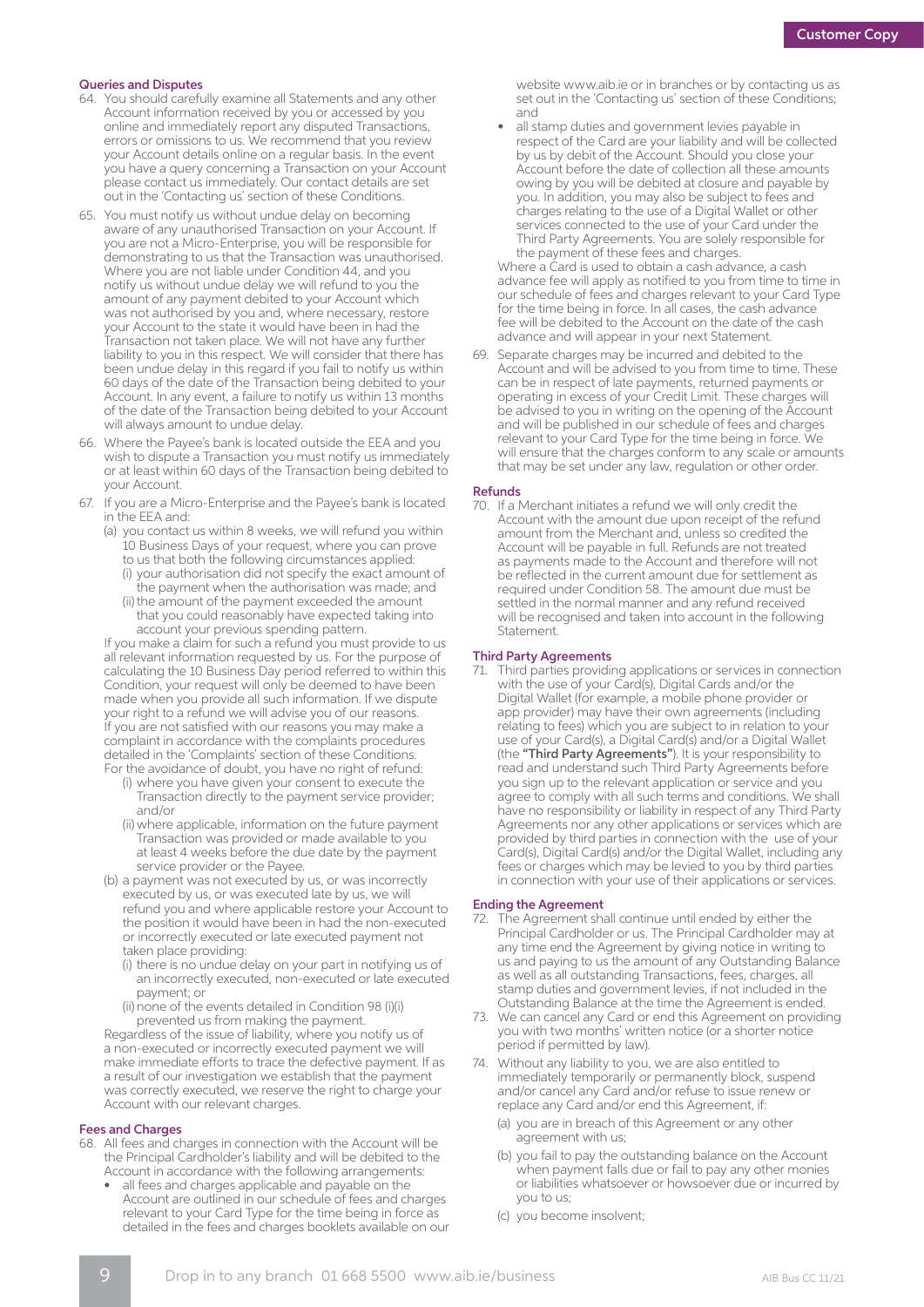- (d) you are adjudicated bankrupt under Irish law or we have received notice of a foreign bankruptcy court order having been made against you in another jurisdiction or if you enter into a voluntary arrangement with your creditors or you are subject to a debt resolution mechanism (or similar) under the Personal Insolvency Act 2012 (as amended, repealed or supplemented from time to time) or similar legislation or you are the subject of any other insolvency event/arrangement;
- (e) judgment has been obtained against you and remains unpaid for a period of fourteen days from the date of such judgment;
- (f) you cease trading;
- (g) you are no longer, in our opinion, able to manage your financial affairs or are unlikely to be able to pay your debts as they fall due;
- (h) a receiver has been appointed over any part of your property or undertaking or if a petition is presented for winding up or for the appointment of an examiner or if a meeting is convened for the purpose of considering a resolution or a resolution is passed for the winding-up of the company;
- (i) any form of attachment order is made against you;
- (j) you use (or allow someone to use) any Card or Account for any unlawful or other inappropriate purpose or if we suspect this to be the case;
- (k) a Card has become inactive, noting we would normally consider a Card inactive if it has not been used for 12 months;
- (l) you make any arrangement or composition with your creditors;
- (m) you have failed security checks in a manner that we deem unacceptable;
- (n) you commit or attempt to commit fraud against us or some other person or entity or there is a reasonable suspicion of unauthorised or fraudulent activity on a Card or the Account;
- (o) you die (where applicable);
- (p) any representation, warranty or statement made by you to us in connection with this Agreement, is breached or is or becomes, in our opinion, untrue in any material respect or you provide us with false or misleading material at any time;
- (q) we must do so in order to comply with any law, regulation or direction from a relevant authority or court;
- (r) for any reason this Agreement becomes unenforceable or void;
- (s) on a material change relevant to you occurs which, in the opinion of the Bank, is prejudicial to the Bank's interest; or

(t) it becomes unlawful for you to continue to have a Card. Where your Agreement is ended or a Card is cancelled, blocked or suspended in any of the above circumstances, we will endeavour to give you advance notice of such action unless we are prevented from doing so by law or it would not be practicable to do so. If such is the case, we will inform you as soon as possible after.

 For the avoidance of doubt, if you are not a Micro-Enterprise, we may be allowed by law to exclude you from the notice requirements set out in the Payment Services Directive.

- 75. Once the Agreement is ended or a Card is cancelled, for any reason:
	- a) you must cut all physical Cards in two (through the signature box, magnetic strip and chip) and delete or deregister all related Digital Cards; and
	- b) you should cancel any Transaction (whether or not it is a recurring Transaction) due to be made to or from the Account (for example, to utility or insurance companies) otherwise you will remain liable for any amount owing.
- 76. We may be required to publish the suspension or cancellation of any Card.
- 77. If a notification under Conditions 40 to 42 is made to us, or if the Agreement is ended we may request a Merchant or other person to retain any physical Card or cancel any physical Card by cutting it in two and returning it to us. You must still delete or deregister all related Digital Cards.

78. In accordance with this section, if this Agreement is ended the Principal Cardholder will be liable to pay in full the Outstanding Balance on the Account on the date the Agreement is ended as well as all outstanding Transactions, fees, charges, all stamp duties and government levies, if not included in the Outstanding Balance at the time the Agreement is ended. In addition, you may also be subject to fees and charges under the Third Party Agreements. You are solely responsible for the payment of these fees and charges.

 The terms of this Agreement will remain in full force until all money owed to us is paid.

- 79. In order to ensure the timely cancellation of Additional Cards issued on the Account, the Principal Cardholder must notify us at the same time as an Additional Cardholder leaves the employment of the Principal Cardholder or becomes no longer entitled to hold a Card under the Account. The Principal Cardholder should cut the physical Card in two (through the signature box, magnetic strip and Chip) and then return it to us and ensure all related Digital Cards are deleted and deregistered. Our contact details are set out in the 'Contacting us' section of these Conditions.
- 80. On the death, legal disability or dissolution of the Principal Cardholder, the Outstanding Balance on the Account will become a liability of the estate of the Principal Cardholder and all physical Cards must be cut in two (through the signature box, magnetic strip and Chip). Any related Digital Cards must be deleted or deregistered.

#### Relationship between Principal Cardholder and us

81. The relationship between the Principal Cardholder (and where applicable the Individual Liability Cardholder) and us is, respectively, that of debtor and creditor, i.e. all sums that are owed on the Account constitute a debt owing to us.

#### Assignment

82. We may assign, novate or otherwise transfer all or any of our rights, benefits and/or obligations under the Agreement to any natural or legal person at any time and without notice to you. You shall enter into all documentation specified by us to be necessary or desirable to give effect to such assignment, novation or transfer at our expense.

#### **General**

- 83. The documents and records kept by us or on our behalf, whether on paper, microfilm, by electronic recording or otherwise, will, in the absence of manifest error, constitute conclusive evidence of any facts or events relied upon by us in connection with any matter or dealing in relation to the Account.
- 84. We may record or monitor phone calls between you and us so that we can check instructions and make sure that we are meeting our service standards and to ensure the security of our business, and that of our customers and staff.
- 85. We may provide you with, and we may keep a record of, documents which form part of this Agreement in either electronic or paper form. When you apply for your Card through our online banking services if applicable, you agree that electronic signatures may be used by us and you to confirm acceptance of documents which form part of this Agreement.
- 86. We will access, process and retain personal information about you, your Card and any payment instruction we receive in respect of your Card, in order to provide our services.

#### Additional Facilities

- We may from time to time make additional facilities or benefits available to the Principal Cardholder and Additional Cardholders in respect of a particular Card Type which are not specified in the Agreement. Such facilities or benefits may be granted in respect of a particular Card Type and may not be available to all Card Types. We are not obliged to grant or continue any of these additional facilities or benefits. Accordingly, any such facility or benefit may be varied or withdrawn by us without notice to you.
- 88. We reserve the right for any reason (or on giving reasonable notice where possible) to discontinue offering or supporting any Digital Card or to stop offering or participating in any Digital Wallet services or facilities.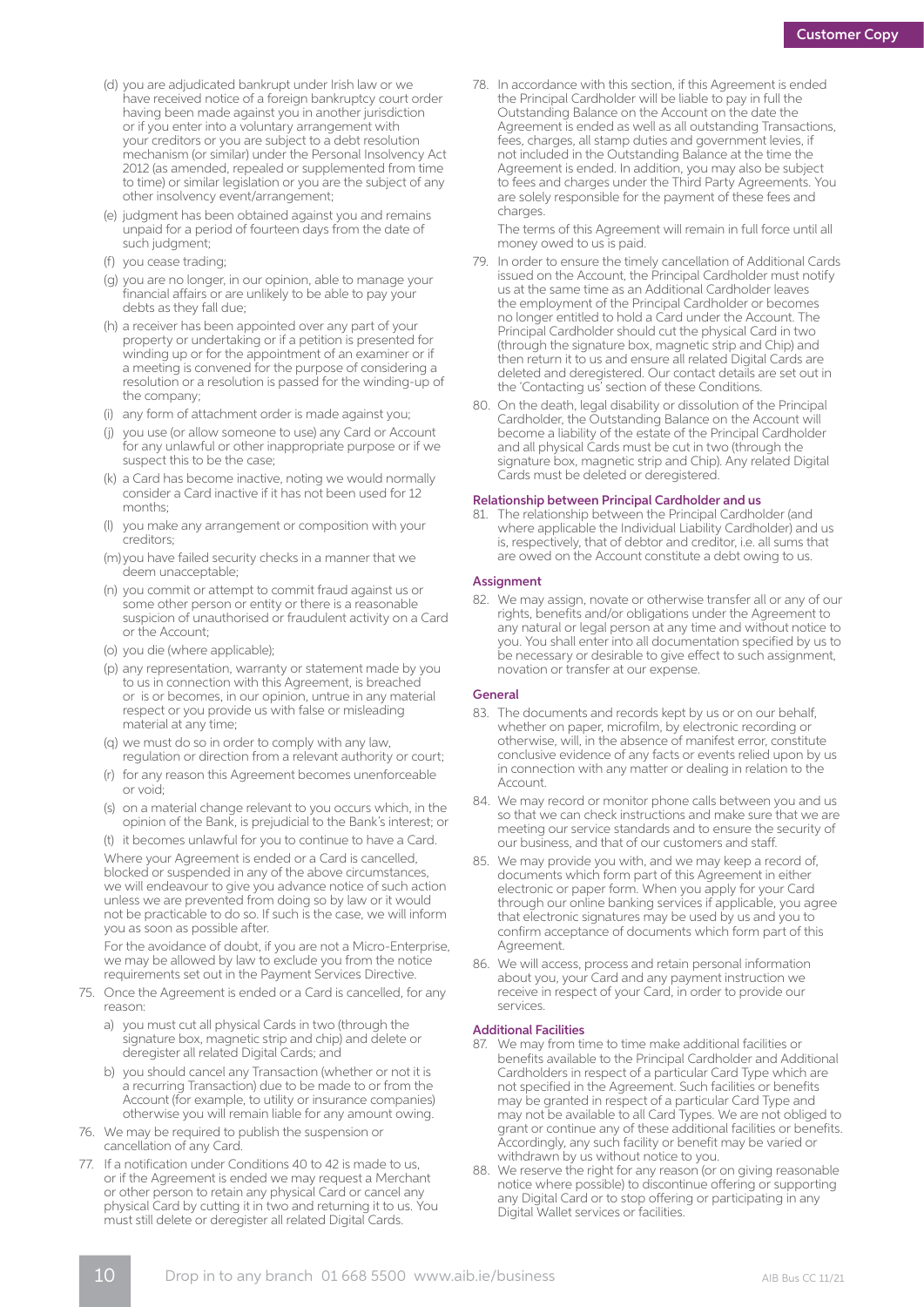#### Management Information Reporting

- 89. At the request of the Principal Cardholder, we may arrange for a third party provider to issue monthly valued-added tax ("VAT") evidence reports, and other management information reports, to the Principal Cardholder detailing Transactions effected with the use of an AIB Card. The Principal Cardholder will be required to enter into a separate agreement with this third party provider. VAT evidence reports may be used for the purposes of making VAT returns to the Revenue Commissioners.
- 90. We are not liable for any direct or indirect loss or damage suffered by you as a result of a change in the policy of the Revenue Commissioners to accept the VAT evidence reports created under the AIB Card programme as supporting evidence for VAT purposes as this is beyond our control.
- 91. We are not liable for any direct or indirect loss or damage suffered by you as a result of your use of the third party provider's management reporting system or from a failure to issue a monthly VAT evidence report or for any errors or omissions contained in any such report. It is your responsibility to notify us of any changes in the business name and/or business address to which the VAT evidence reports should be issued.

#### Variation of the Agreement

- 92. These Conditions shall continue to apply to your Account unless and until altered by us in accordance with Conditions 93 to 96.
- 93. We may amend the terms of the Agreement (including the fees and charges) from time to time. Amendments will normally be caused by market conditions, changes in the cost of providing the service, changes in legal or other requirements affecting us, promotional reasons or any other good reasons. Any such amendment will be notified to the Principal Cardholder and (other than an alteration in the interest rate, the Credit Limit or the fees and charges – which will be effective from the date specified in the notification) will be effective and binding if, thereafter, a Card is used for further Transactions. If the Principal Cardholder does not agree with the changes the Agreement must be ended by the Principal Cardholder and the Card(s) cancelled in accordance with the 'Ending the Agreement' section of these Conditions.
- 94. Unless we are permitted by law to give you shorter notice, we will notify you at least two months in advance of any alteration to these Conditions. If you are not a Micro-Enterprise, we may be allowed by law to exclude you from the notice requirements set out in the Payments Services Directive.
- 95. Notification of any such amendment (and notifications of alterations in the interest rate, the Credit Limit or the fees and charges) may be given by any other means available to us at the time which is required or permitted by law, such as a notice published in a national daily newspaper or displayed in our branches, by post, by being enclosed with the Statement, by SMS message, push notification or through our online banking services, or on our website.
- 96. On receiving such notification, the Principal Cardholder may end the Agreement and cancel the Card(s) in accordance with the 'Ending the Agreement' section of these Conditions. Notwithstanding any such termination, the Principal Cardholder shall remain liable for all Transactions, fees, charges, all stamp duties and government levies.

#### **Waiver**

97. If we do not enforce any Condition of this Agreement, or we delay in enforcing it, this will not prevent us from enforcing the Condition retrospectively at a later date and will not constitute a waiver of that Condition.

## Liability<br>98. (i)

- You will have no claim against us and we will have no liability to you nor will we be in breach of this Agreement:
	- (a) for any increased costs or expenses, any loss of profit, business, contracts, revenues, anticipated savings, opportunities, goodwill or for any indirect, or consequential loss or damage;
	- (b) if you do not comply with (i) this Agreement (ii), any other agreement with us or (iii) any Third Party Agreements;
	- (c) where your loss relates to goods or items or services

(including their delivery or condition) paid for by using a Card or is due to the inability to use your Card for a Transaction or related service. We are not responsible for the delivery or condition of any goods or services paid for by Card or for any loss or damage in connection with any good or services paid for by Card;

- (d) where your loss is due to any third party refusing to accept, or delaying the acceptance of a Card, PIN or Security Details (including any loss due to the way such refusal or delay is communicated to you);
- where your loss is due to our decision not to offer, or to withdraw, any service or feature associated with a Card or Account or where we cancel, block or suspend your Card for any of the reasons set out in this Agreement;
- where the loss is due to our failure to follow instructions from you or a person authorised to act on your behalf, which in our reasonable opinion, lead us to suspect any fraudulent or improper activity on your part or on the part of any third party;
- (g) where you have acted fraudulently or with gross negligence;
- (h) if any of the details you gave us were wrong or insufficient; and/or
- where your loss is due to circumstances outside of our control, which meant we couldn't follow this Agreement despite our best effort to do so for example, a problem with a payment, settlement, clearance or Safeguard System, AIB Banking App, labour disputes, act of god, contagious disease, fire, act of government or state, war, civil commotion, insurrection, embargo, inability to communicate with third parties for whatever reason, failure or delay in message transmission via mobile phone network, prevention or hindrance in obtaining any energy supplies or the acts or omissions of our agents. contractors or any other third party) or any other reason outside of our control or that of our agents or contractors.

 We will not be liable to you for any of the above losses or damages in any circumstances even if such loss or damage was reasonably foreseeable or relates to any action brought by a third party;

- (ii) we shall not be liable for any loss or damage suffered by you as a result of the failure of third party providers of additional facilities and benefits to perform their duties and obligations; and
- (iii) you shall hold us harmless from any loss or damage suffered by any person as a result of your breach of this Agreement.
- 99. Nothing in this section will stop us being responsible for your  $lnc<sub>s</sub>$  if:
	- (a) we act fraudulently, with gross negligence or such loss is a result of our wilful misconduct; or
	- (b) law or regulation does not allow us to exclude or limit our liability.

 If you are not a Micro-Enterprise, the only liability we will have to you will be as a direct result of our gross negligence or wilful misconduct and in that case we still exclude liability for the types of losses we have described in the above `Liability' section.

#### No liability for refusal or for goods or services

- 100. We shall not be liable for any loss or damage you suffer due to any person, supplier, Merchant or third party refusing to accept or honour, or delaying the acceptance or honouring of any Card, PIN, Security Details or any other code allotted to you by us and/or subsequently chosen by you, or for any loss or damage you may suffer directly or indirectly as a result of the way in which any such refusal or delay is communicated to you or is otherwise published.
- 101. Save to the extent that we are unable under applicable law to disclaim such liability, we are not responsible for the delivery or condition of any goods and/or services paid for by a Card. We accept no liability for any loss or damage suffered in connection with any goods and/or services paid for by a Card.

#### **Severance**

102. If at any time any provision of the Agreement is or becomes invalid, illegal or unenforceable in any jurisdiction in any respect, the validity, legality and enforceability of the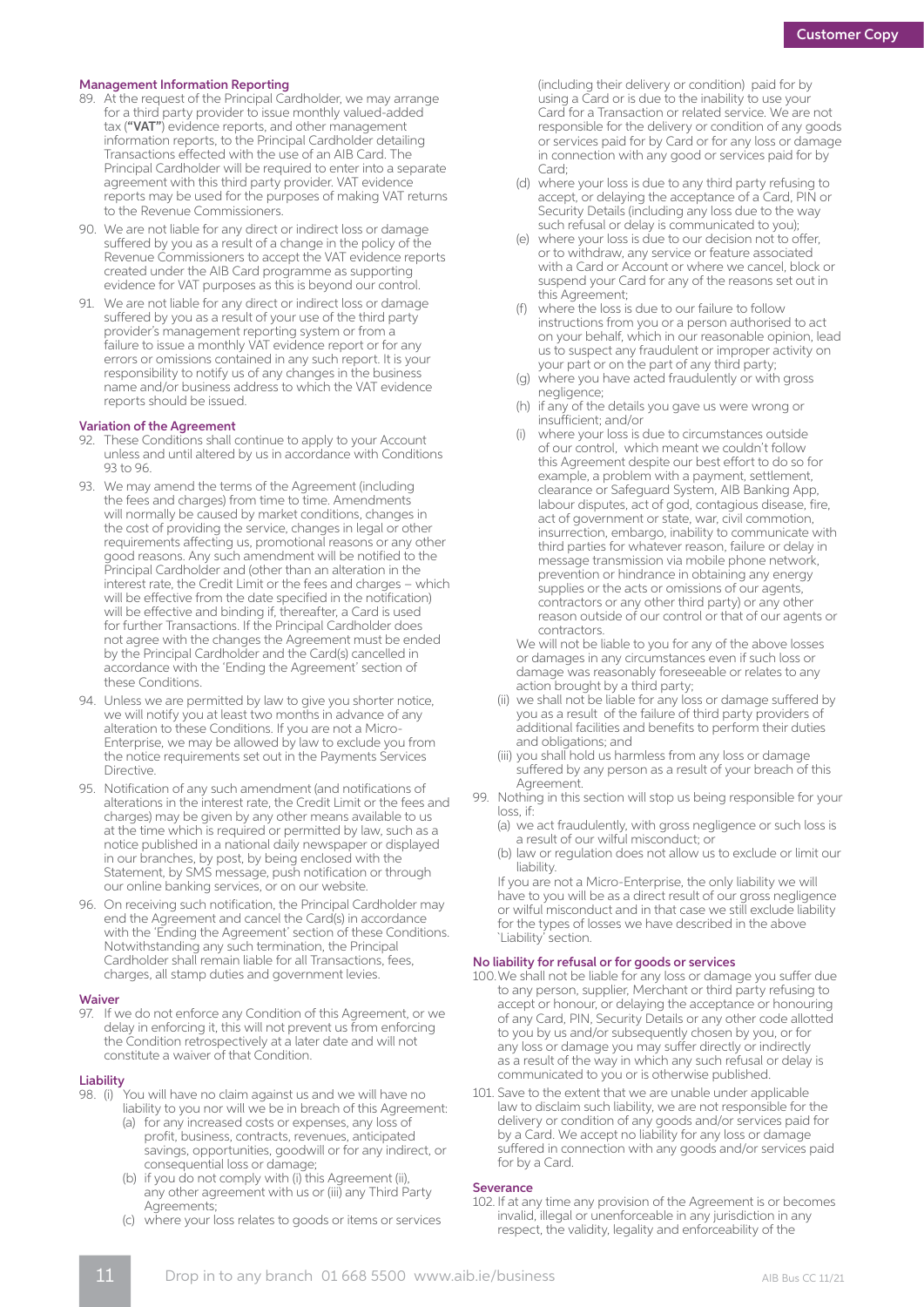remaining provisions thereof shall not in any way be affected or impaired thereby.

#### Governing Law & Jurisdiction

103. The Agreement is governed by the laws of Ireland and for our benefit you submit to the Irish Courts with respect to any dispute out of or in connection with the Agreement.

#### Copy Agreement and Larger Version

104. A copy of the Agreement which covers this service, and/or a copy of these Conditions in a larger print can be obtained by contacting us.

 Our details are set out in the 'Contacting us' section of these Conditions.

#### Language

105. These Conditions and all information and communication with you will be in English.

#### **Complaints**

106. If you feel we have not met your expectations in any way, please let us know so that we can address the problem as quickly as possible.

 If you wish to make a complaint, you can do so by visiting our website or by writing to your branch and we will look into it. If you are still not happy with the conclusion we come to, you have the right to take your complaint to the Financial Services and Pensions Ombudsman, Lincoln House, Lincoln Place, Dublin 2. The Ombudsman's office is independent and looks into, and makes a decision on, the complaints of personal and small business customers.

 If you are a business with an annual turnover of more than €3 million, you may take your complaint to the Central Bank of Ireland, P.O. Box 559, Dublin 1. You'll find more about the steps we take to try and resolve your complaint in our complaints brochure, which is available in any of our branches or on our website.

 You may be able to submit a complaint for online resolution to the European Commission Online Dispute Resolution platform (available at https://ec.europa.eu/consumers/odr/) if you are not happy with how we have handled a complaint or if you prefer not to deal directly with the Financial Services and Pensions Ombudsman.

#### Contacting us

107. At the date of issue of these Conditions our contact details are as set out below. These may change from time to time and up to date details can be found on your Statements. Our address is:

AIB Card Issuing, P.O. Box 708, Co Dublin For lost, stolen or misused Cards telephone us, 24 hours a day, at: 1800 24 22 27 or (from outside Ireland) 353 1 2695022. If you are abroad, you can contact Visa Global Assistance free of charge, as that name be updated or change from time to time. Please see https://aib.ie/contact-details for their contact details. For all other queries telephone us at: (01)-6685500 or (from outside Ireland) 00 353 1 6685500. If we contact you by SMS Message in accordance with Condition 47 you may reply to the SMS Message.

- 108. Access to your Account by telephone and online (for example, via any message facility available on AIB Internet Banking or similar systems) or other electronic means will be in accordance with our procedures and the terms and conditions applicable from time to time for such access.
- 109. If you are posting your application to us please place it in an envelope addressed as follows: AIB Card Issuing, FREEPOST, PO Box 708, Co Dublin.

#### Contacting you

110. Subject to applicable law we may contact you in person, by phone (including SMS), push notification, post, hand delivery, by fax, by email, or online (for example, via any message facility available on AIB Internet Banking or similar systems) or other electronic means.

 If we believe that the security of your Account has been compromised or fraudulent activity may be occurring on your Account we will contact you as soon as possible by SMS Message, over the phone or in writing.

We will never ask you for your personal banking details (for example account numbers, PIN and/or other Security Details) by letter or email. If we contact you by phone we may need to identify you. We'll do this by asking for certain information known only to you but we we will never ask you to make payments from your Account to any other account or ask you for your PIN.

 In order to ensure that we communicate with you securely it is very important that you tell us immediately if your name, address, telephone number or any other contact details change. You should also make sure that arrangements for receiving mail at your address are secure.

#### Data protection

111. For information in relation to how we collect personal information about you, how we use it and how you can interact with us about it, see our data protection notice in branches and online. It may change from time to time.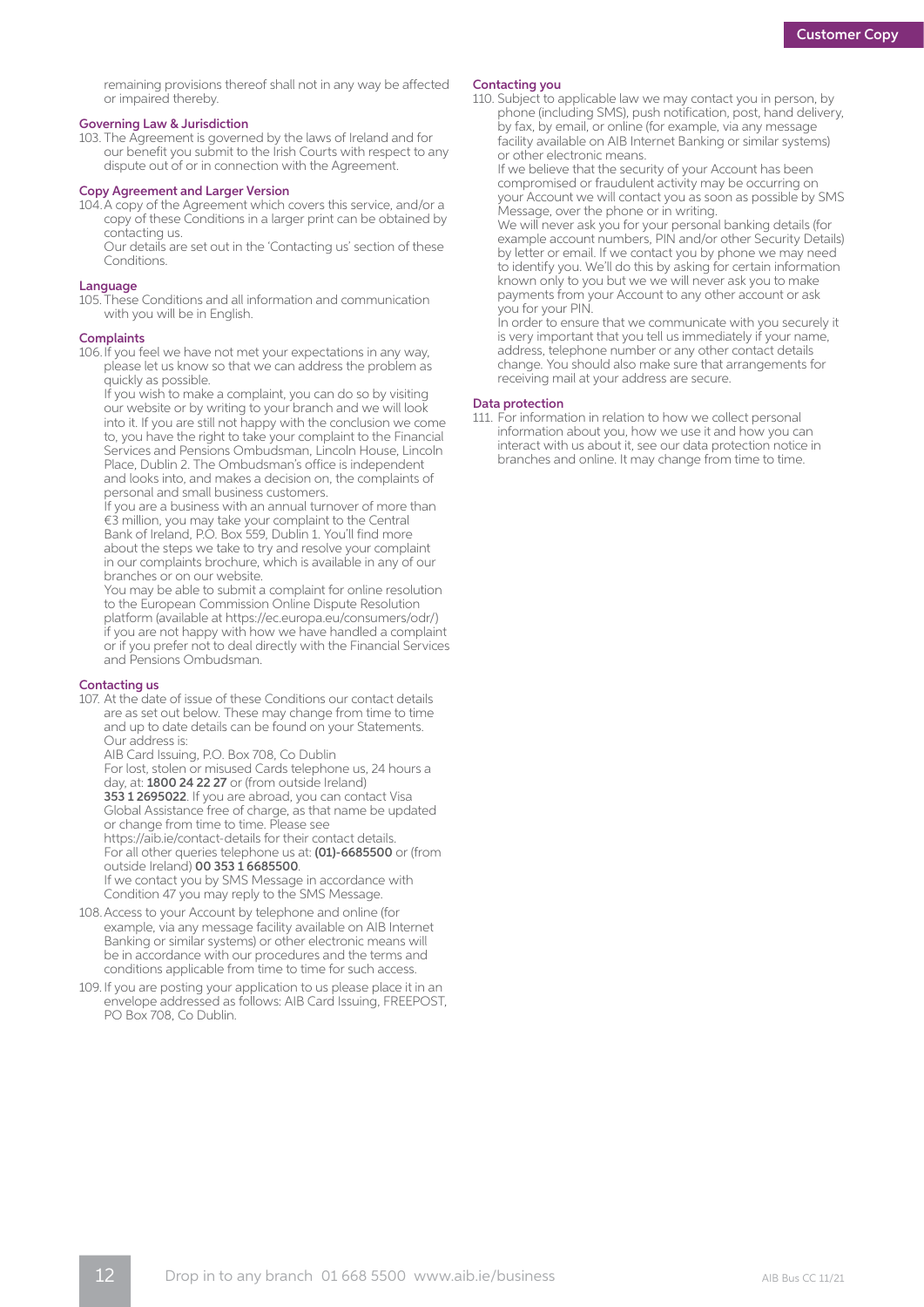## Terms of Business

Allied Irish Banks, p.l.c.

These are the Terms of Business of Allied Irish Banks, p.l.c. and its subsidiaries listed below.

Each of the companies is authorised by the Central Bank of Ireland. Allied Irish Banks, p.l.c. trades as AIB, AIB Bank, AIB Finance & Leasing, AIB Wealth Management, AIB Private Banking, AIB Customer Treasury Services, AIB Corporate Banking, AIB Corporate Banking Ireland, AIB International Corporate Banking Ireland, AIBIT, AIB Commercial Banking and AIB Trade Finance Services.

| Allied Irish Banks, p.l.c.     | 10 Molesworth Street, Dublin 2. |
|--------------------------------|---------------------------------|
| AIB Mortgage Bank u.c.         | 10 Molesworth Street, Dublin 2. |
| AIB Insurance Services Limited | 10 Molesworth Street, Dublin 2. |
| AIB Leasing Limited            | 10 Molesworth Street, Dublin 2. |

We provide a broad range of banking and financial services including:

- **Deposits**
- Current Accounts
- Loans and Overdrafts
- **Mortgages**
- Hire-Purchase and Leasing
- **Card Services**
- Foreign Exchange
- General Insurance
- Life Assurance • Investments and Pensions
- Investment Management and Advice
- **Treasury**

Allied Irish Banks, p.l.c. is tied to Irish Life Assurance plc. for life and pensions business.

Allied Irish Banks, p.l.c. acts for and on behalf of Irish Life Assurance plc. for life and pensions business.

Allied Irish Banks, p.l.c. is remunerated on a commission basis for life and pensions business. Full details of our intermediary remunerations are available at www.aib.ie/lifeandpensionsremunerations

AIB Insurance Services Limited (AIBIS) is regulated as an Insurance Intermediary for general insurance products.

AIBIS have arrangements in place to refer each type of general insurance to the following insurers on an exclusively underwritten by basis:

Home Insurance – AXA Insurance dac

Travel Insurance – Chubb European Group SE

Private Health Insurance – Irish Life Health dac

Car Insurance – AXA Insurance dac

Payment Protection Insurance - AXA France IARD (Mortgages) and Assurant Europe Insurance N.V. (Personal Lending).

AIBIS acts for and on behalf of its insurers for general insurance products.

AIBIS may receive and transmit orders on your behalf to the above insurers. AIBIS is remunerated on a commission basis for general insurance products. In addition, for some general insurance products AIBIS receives a share of any insurer's profits generated at a total business level. Details of remunerations are available on www.aib.ie/insuranceremunerations. Allied Irish Banks, p.l.c. and AIB Insurance Services Limited are registered



AIB Leasing Limited trades as AIB Finance & Leasing. AIB Insurance Services Limited trades as AIB Insurance.

In case of any query you should contact the branch or department which has provided the service to you, or contact (01) 660 0311. Please refer to the table below for details.

#### Regulated Entity **Registered Office** Registered Office

| 10 Molesworth Street, Dublin 2. |
|---------------------------------|
| 10 Molesworth Street, Dublin 2. |
| 10 Molesworth Street, Dublin 2. |
| 10 Molesworth Street. Dublin 2. |

as Insurance Intermediaries under the European Union (Insurance Distribution) Regulations, 2018. Details of registration are available to view on the Insurance Mediation Register on the Central Bank of Ireland website at: www.centralbank.ie

We charge for our products and services as set out in detail in our agreements or in our booklets of fees and charges relevant to such services.

We have a conflicts of interest policy in place to ensure that conflicts of interest are avoided. Where it is not possible to avoid a conflict of interest, we will ensure you are treated fairly and seek your acknowledgment in writing that you still wish to proceed to take up the product or service.

If you default on an agreement with us we may terminate that agreement and take such steps (including legal proceedings and enforcement of security) as we consider necessary to recover what you owe us.

We have in place a written procedure for the handling of complaints. This procedure provides that complaints will be appropriately recorded, investigated and resolved. The outcome of any investigation will be communicated to you.

For complaints that cannot be resolved immediately, we will provide you with regular updates.

If you have reason to complain about the provision to you of a product or service, or the failure to provide a product or service, you should firstly contact the manager of the relevant branch or department. If the matter is not resolved to your satisfaction, you should write to; AIB Customer Care Team, 10 Molesworth Street, Dublin 2.

If your complaint is still not resolved to your satisfaction, you may then refer the complaint to the Financial Services and Pensions Ombudsman, Lincoln House, Lincoln Place, Dublin 2. Contact (01) 567 7000 or email info@fspo.ie

Allied Irish Banks, p.l.c. and AIB Mortgage Bank u.c. are members of the Deposit Guarantee Scheme administered by the Central Bank of Ireland. The Deposit Guarantee Scheme protects depositors in the event of a credit institution failing. The maximum amount payable is €100,000 in respect of all eligible deposits held by one depositor.

Allied Irish Banks, p.l.c. and AIB Insurance Services Limited are members of the Investor Compensation Scheme. When an authorised investment firm goes out of business and cannot return investments or money that it owes its investors, the Investor Compensation Company Limited will give eligible investors compensation of up to 90% of their investment subject to a maximum compensation payment of €20,000.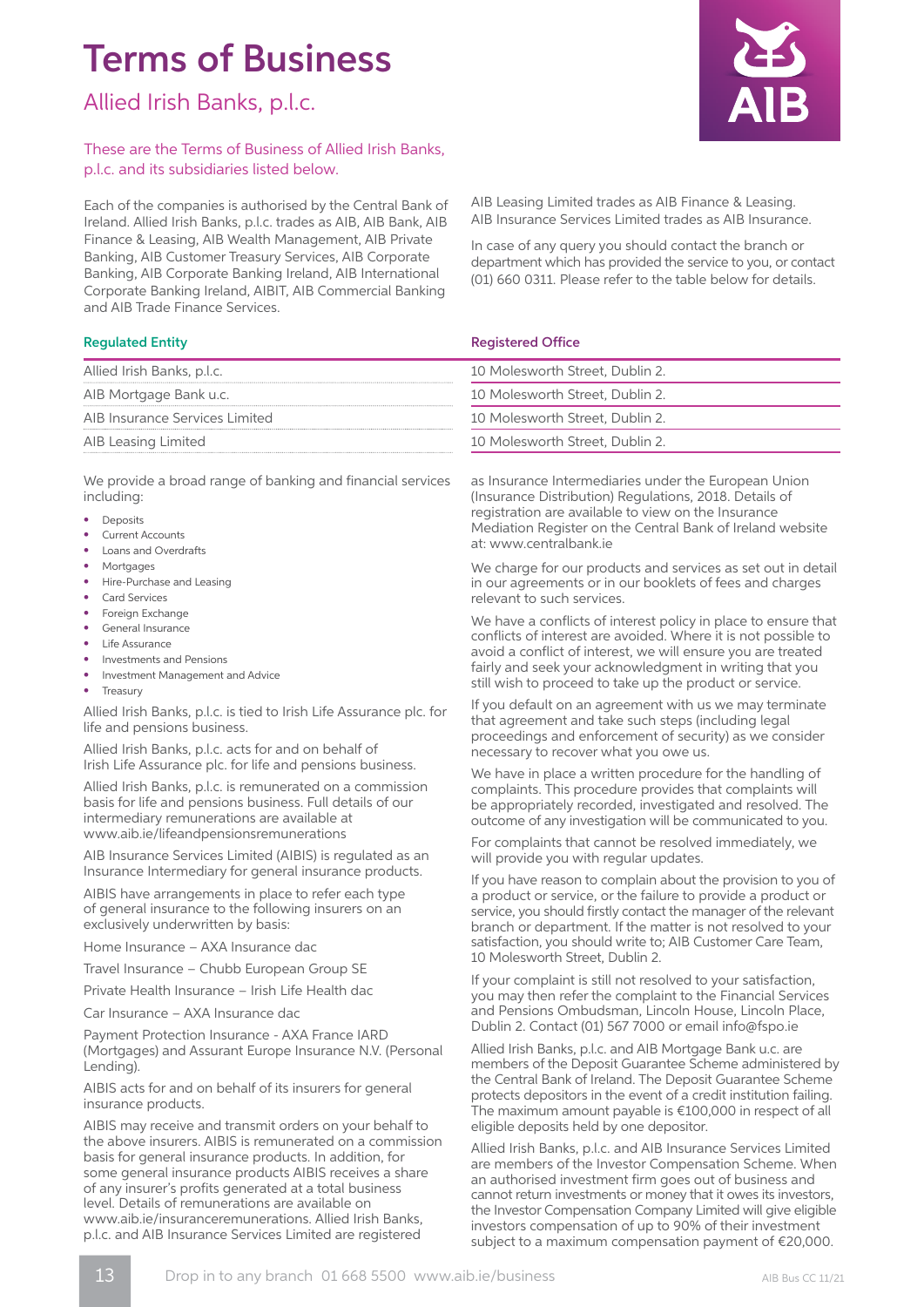The following entities are regulated by the Central Bank of Ireland and are subject to the following Codes of Conduct and other Codes that may be published from time to time. The following Codes can be found on the Central Bank's website www.centralbank.ie:

| Allied Irish Banks, p.l.c.     | The Consumer Protection Code<br>Code of Conduct on Mortgage Arrears<br>Code of Conduct on the Switching of Current Accounts with Credit Institutions<br>Minimum Competency Code |
|--------------------------------|---------------------------------------------------------------------------------------------------------------------------------------------------------------------------------|
| AIB Mortgage Bank u.c.         | The Consumer Protection Code<br>Code of Conduct on Mortgage Arrears<br>Minimum Competency Code                                                                                  |
| AIB Insurance Services Limited | The Consumer Protection Code<br>Minimum Competency Code                                                                                                                         |
| AIB Leasing Limited            | Minimum Competency Code                                                                                                                                                         |

We have in place a written policy in relation to how we will use your personal data/use of information, please refer to the Data Protection Notice below. Terms of Business effective from 16<sup>th</sup> June 2020.

### Data Protection Notice

Allied Irish Banks, p.l.c.

#### Effective 25th May 2018

We respect your trust in us to use, store and share your information. In this notice, we explain how we collect personal information about you, how we use it and how you can interact with us about it.

We try to keep this notice as simple as possible but if you are unfamiliar with our terms, or want more detail on any of the information here, please see our website's Frequently Asked Questions at www.aib.ie/dataprotection. You can also ask for more details at your local branch or contact us 0818 303 032.

#### 1. Who we are

When we talk about "AIB", or "us" or "we" in this notice, we are talking about Allied Irish Banks, p.l.c. and its subsidiaries, affiliates and their respective parent and subsidiary companies (including AIB, EBS and Haven).

We share your information within AIB Group to help us provide our services, comply with regulatory and legal requirements, and improve our products.

#### 2. Data Protection Officer

Our Data Protection Officer oversees how we collect, use, share and protect your information to ensure your rights are fulfilled. You can contact our Data Protection Officer at DPO@aib.ie or by writing to them at: Data Protection Officer, 2 Burlington Road, Dublin 4, D04 WV00.

#### 3. How we collect information about you

We collect personal information from you, for example when you open an account; make a deposit; apply for products and services; use your credit or debit card; complete transactions; or look for advice. We also collect information through our website, apps, social media, discussion forums, market research and our CCTV footage. We will sometimes record phone conversations and we will always let you know when we do this.

We may collect information to identify you through voice, facial or fingerprint (biometric data) recognition technology. We always ask for your consent to do this.

Our websites use 'cookie' technology. A cookie is a little piece of text that our server places on your device when you visit any of our websites or apps. They help us make the sites work better for you.

When you apply to us for products and services, and during the time you use these, we carry out information searches and verify your identity. We do this by sending and receiving information about you to and from third parties including credit bodies such as the Central Credit Register. We and these credit bodies may keep records of our searches whether or not the product or service goes ahead.

#### 4. How we keep your information safe

We protect your information with security measures under the laws that apply and we meet international standards. We keep our computers, files and buildings secure.

When you contact us to ask about your information, we may ask you to identify yourself. This is to help protect your information.

#### 5. How long we keep your information

To meet our legal and regulatory obligations, we hold your information while you are a customer and for a period of time after that. We do not hold it for longer than necessary.

#### 6. Meeting our legal and regulatory obligations

To use your information lawfully, we rely on one or more of the following legal bases: • performance of a contract;

- legal obligation;
- protecting the vital interests of you or others;
- public interest;
- pullistication interests; and
- your consent.

To meet our regulatory and legal obligations, we collect some of your personal information, verify it, keep it up to date through regular checks, and delete it once we no longer have to keep it. We may also gather information about you from third parties to help us meet our obligations. If you do not provide the information we need, or help us keep it up to date, we may not be able to provide you with our products and services.

#### 7. Consent

Sometimes we need your consent to use your personal information. With direct marketing for example, we need your consent to make you aware of products and services which may be of interest to you. We may do this by phone, post, email, text or through other digital media.

You can decide how much direct marketing you want to accept when you apply for new products and services.

If we ever contact you to get your feedback on ways to improve our products and services, you have the choice to opt out.

When we use sensitive personal information about you, such as medical or biometric data, we ask for your consent. Before you give your consent, we tell you what information we collect and what we use it for. You can remove your consent at any time by contacting us.

#### 8. How we use your information

We use information about you to:

- provide relevant products and services; identify ways we can improve our products and services;
- maintain and monitor your products and services;
- protect both our interests;
- meet our legal and regulatory
- obligations; and
- decide and recommend how our products and services might be suitable for you.

To provide our products and services under the terms and conditions we agree between us, we need to collect and use personal information about you. If you do not provide this personal information, we may not be able to provide you with our products and services.

We analyse the information that we collect on you through your use of our products and services and on our social media, apps and websites. This helps us understand your financial behaviour, how we interact with you and our position in a market place. Examples of how we use this information includes helping protect you and others from financial crime, offering you products and services and personalising your experience.

We may report trends we see to third parties. These trend reports may include information about activity on devices, for example mobile phones, ATMs and selfservice kiosks, or card spend in particular regions or industries. When we prepare these reports, we group customers' information and remove any names. We do not share information in these reports that can identify you as a customer, such as your name, or account details.

We sometimes use technology to help us make decisions automatically. For example, when you apply for a loan online. Before we make a decision, we automatically score the information you give us, any information we already hold about you, and any information we may get from other sources.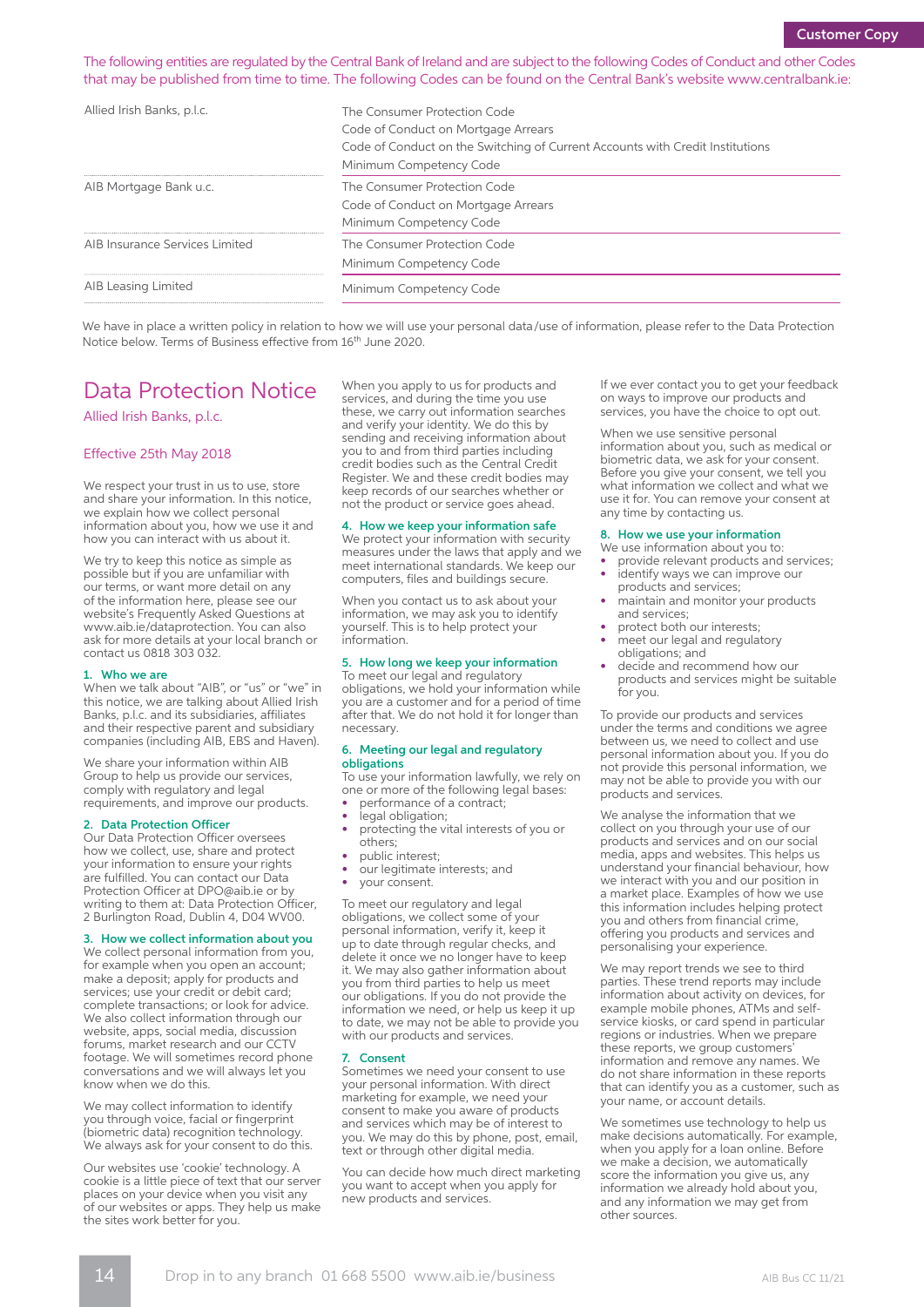#### 9. Your information and third parties

Sometimes we share your information with third parties.

For example to:

- provide products, services and
- information;
- analyse information;
- research your experiences dealing with us; • collect debts;
- sell your debts;
- sell whole or part of our business;
- prevent financial crime;
- help trace, investigate and recover funds on your behalf;
- trace information; and
- protect both our interests.

We expect these third parties to have the same levels of information protection that we have.

We also have to share information with third parties to meet any applicable law, regulation or lawful request. When we believe we have been given false or misleading information, or we suspect criminal activity we must record this and tell law enforcement agencies, which may be either in or outside Ireland.

#### 10.International transfers of data

We may transfer your personal information outside of the European Economic Area (EEA) to help us provide your products and services. We expect the same standard of data protection is applied outside of the EEA to these transfers and the use of the information, to ensure your rights are protected.

#### 11. Your personal information rights

You will find information about your rights, when they apply and our responsibility to you on our website's Frequently Asked Questions section.

You can exercise your rights by contacting us at 0818 303 032, using our social media channels, calling into a branch, or by visiting our website at www.aib.ie/dataprotection.

We can help you with:

*Accessing your personal information:*  You can ask us for a copy of the personal information we hold. You can ask us about how we collect, share and use your personal information.

*Updating and correcting your personal details.* 

*Removing consent:* You can change your mind wherever you give us your consent, such as for direct marketing, or using your sensitive information, such as medical or biometric data.

*Restricting and objecting:* You may have the right to restrict or object to us using your personal information or using automated decision making.

*Deleting your information (your right to be forgotten).* You may ask us to delete your personal information.

*Moving your information (your right to Portability).* Where possible we can share a digital copy of your information directly with you or another organisation.

When you contact us to ask about your information, we may ask you to identify yourself. This is to help protect your information.

We generally do not charge you when you contact us to ask about your information.

#### 12. Making a complaint

If you have a complaint about the use of your personal information, please let a member of staff in your branch (or service outlet) know, giving them the opportunity to put things right as quickly as possible.

If you wish to make a complaint you may do so in person, by telephone, in writing and by email. Please be assured that all complaints received will be fully investigated. You can register a complaint through our contact centre, our branches, our Website, by phone, by email or in person at your branch.

We ask that you supply as much information as possible to help our staff resolve your complaint quickly

You can also contact the Data Protection Commission in Ireland at www.dataprotection.ie.

#### 13.Updates to this notice

We will make changes to this notice from time to time, particularly when we change how we use your information, and change our technology and products.

You can always find an up-to-date version of this notice on our website at www.aib.ie/ dataprotection. You will also find a copy on display at your local branch or you can ask us for a copy.

This notice was updated as of 4th October 2021.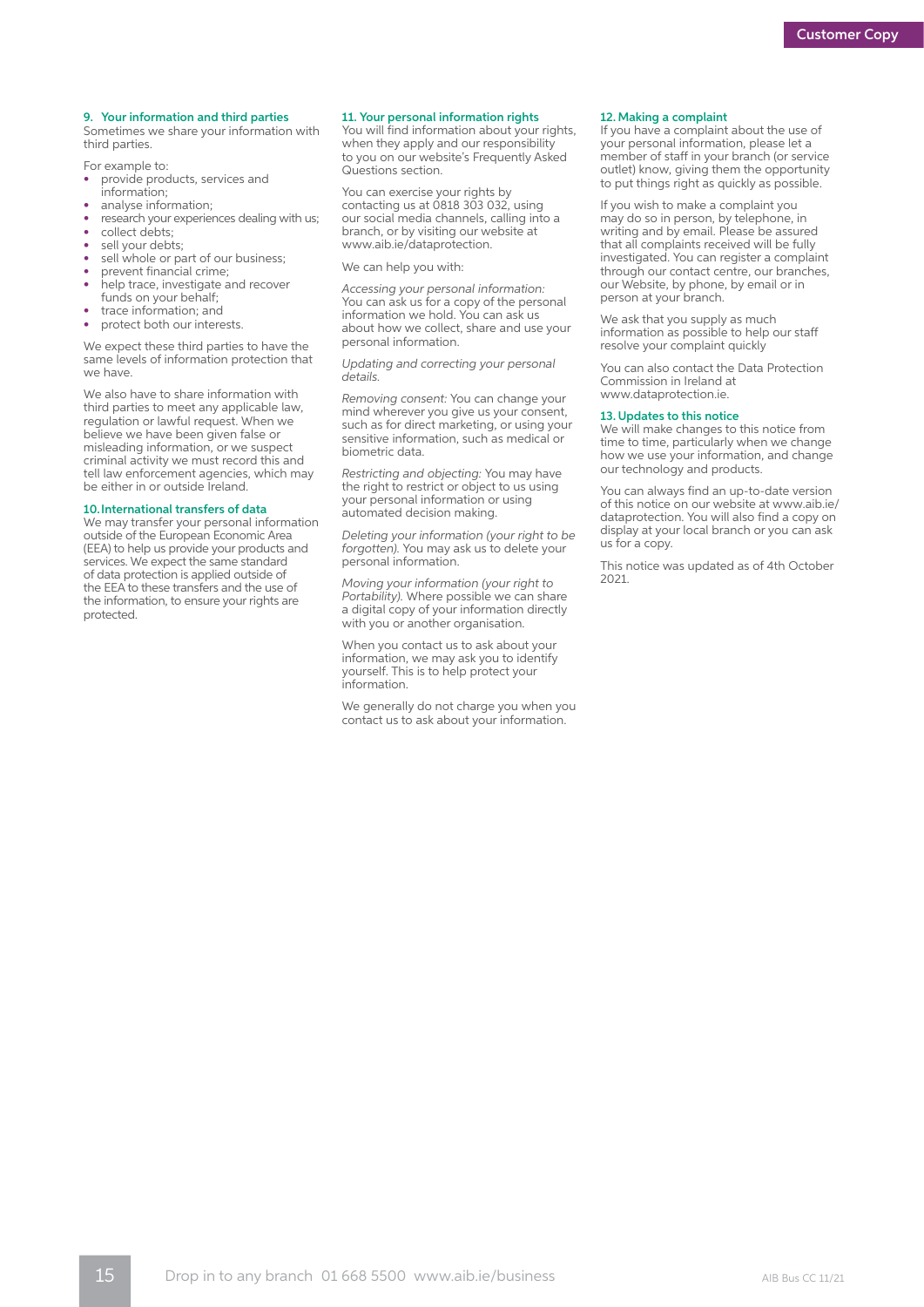## Chubb Insurance



#### Insurance Product Information Document

#### **Company (Insurer): Chubb European Group SE** Ireland branch.

Chubb European Group SE trading as Chubb, Chubb Bermuda International and Combined Insurance, is authorised by the Autorité de contrôle prudentiel et de résolution (ACPR) in France and is regulated by the Central Bank of Ireland for conduct of business rules. Registered in Ireland No. 904967 at 5 George's Dock, Dublin 1.

Chubb European Group SE is an undertaking governed by the provisions of the French insurance code with registration number 450 327 374 RCS Nanterre and the following registered office: La Tour Carpe Diem, 31 Place des Corolles, Esplanade Nord, 92400 Courbevoie, France.

#### **Product: AIB Executive Visa Corporate Card & Premier Visa Corporate Card Travel Insurance**

This document provides a summary of the main coverage and exclusions. It is not personalised to your specific individual needs. Complete pre-contractual and contractual information about this product is provided in the policy schedule and policy terms and conditions (e.g. regarding data protection).

#### What is the type of insurance?

This is travel insurance policy provided on an Annual Multi-Trip basis. It provides cover for emergency medical expenses whilst on a trip outside of the Republic of Ireland, cancellation costs, personal property/money losses, and a range of other covers all whilst travelling abroad provided 50% of the fare has been charged to your AIB Executive Visa Corporate Card or AIB Premier Visa Corporate Card.



#### **What is insured?**

The primary value of the cover is for medical emergencies when overseas, cancellation of a trip, with a range of secondary covers included too.

This policy pays benefits, in accordance with the policy wording, in the event that you:

- need to cancel your trip before it begins due to unforeseen serious health conditions affecting you or persons travelling with you; or
- suffer illness or injury whilst abroad; or
- are delayed en route; or
- suffer loss or damage to personal property whilst abroad

The main sections of the policy and benefit levels are listed below, with full details of sub-sections contained in the policy schedule

- 1) Cancellation, Curtailment and Rearrangement\* up to €7,000 (max €21,000 per party)
- 2) Medical Expenses \*– up to €5,000,000 (return of remains €7,000)
	- 3) Personal Property \*- up to €1500
		- o Valuables up to €400
		- o Golf equipment up to €400
		- o Mobility aids €500 Hire –up to €500
	- 4) Money \*– up to €250 o Fraudulent credit card \*–up to €500 5) Delayed Baggage – up to €300 after 12 hours delay
- 6) Travel Delay up to €225 after 12 hours delay (€700 per party).
- 7) Personal Accident up to €35,000
- 8) Hospital Benefit €200 for each full 24 hours he or she spends in hospital abroad up to €2,000 in total.
- 9) Loss of Passport/ Driving License\* –up to €1,500
- 10) Personal Liability –up to €2,000,000
- 11) Overseas Legal Advice & Expenses –up to €25,000
- 12) Winter Sports (maximum of 21 days during the period of insurance.)
	- o Ski Hire up to €20 per day
	- o Lack of Snow –up to €20 per day
	- o Unused Ski pass up to €20 per day
	- o Avalanche up to €100
- **\* Excess applies**



#### **What is not insured?**

- Any claim of any kind directly or indirectly arising from, relating to or in any way connected with COVID-19 or its outbreak except for Medical Expenses and Repatriation claims provided You are not travelling in, to or through any area to which the Department of Foreign Affairs has allocated a security status of 'Avoid non-essential travel' or 'Do not travel'
- $\mathbf{\times}$  Any medical condition or injury that conflicts with any statements in the policy wording (Medical Requirements).
- $\boldsymbol{\times}$  Any trip involving travel to areas the Department of Foreign Affairs allocates a security status of 'Avoid non-essential travel' or 'Do not travel'.
- $\boldsymbol{\times}$  Cancellation (or curtailment) due to an immediate family member or travelling companion becoming ill due to a pre-existing medical condition.
- $x$  Missed Departure
- $\mathbf{\times}$  Travelling for medical treatment or if a traveller has a terminal prognosis or psychological conditions.
- **X** Financial failure of tour operator, travel agent or other operator.
- $\overline{\mathbf{x}}$  Lost or stolen personal property not reported to the police within 24 hours of discovery.
- **X** Valuables carried in checked-in luggage or left unattended.
- Dentures, hearing aids, prescription glasses, sunglasses, prescription sunglasses contact or corneal lenses.
- $\boldsymbol{\times}$  Aerial pursuits, competitive winter sports, hazardous activities listed in the policy wording.
- $\mathbf{\times}$  Air travel unless as a fare paying passenger in a fixed wing aircraft which is provided by a licensed airline or air charter company.
- X Travel delays where the length of the delay does not exceed 12 hours.
- X Any trips involving travel to Cuba.



#### **Are there any restrictions of cover?**

- An excess of €65 applies per person per claim on sections noted aside with an asterisk.
- Maximum duration of any one trip is 45 days
- Children traveling independently without an adult.
- Winter sports are limited to 21 days total in the period of insurance.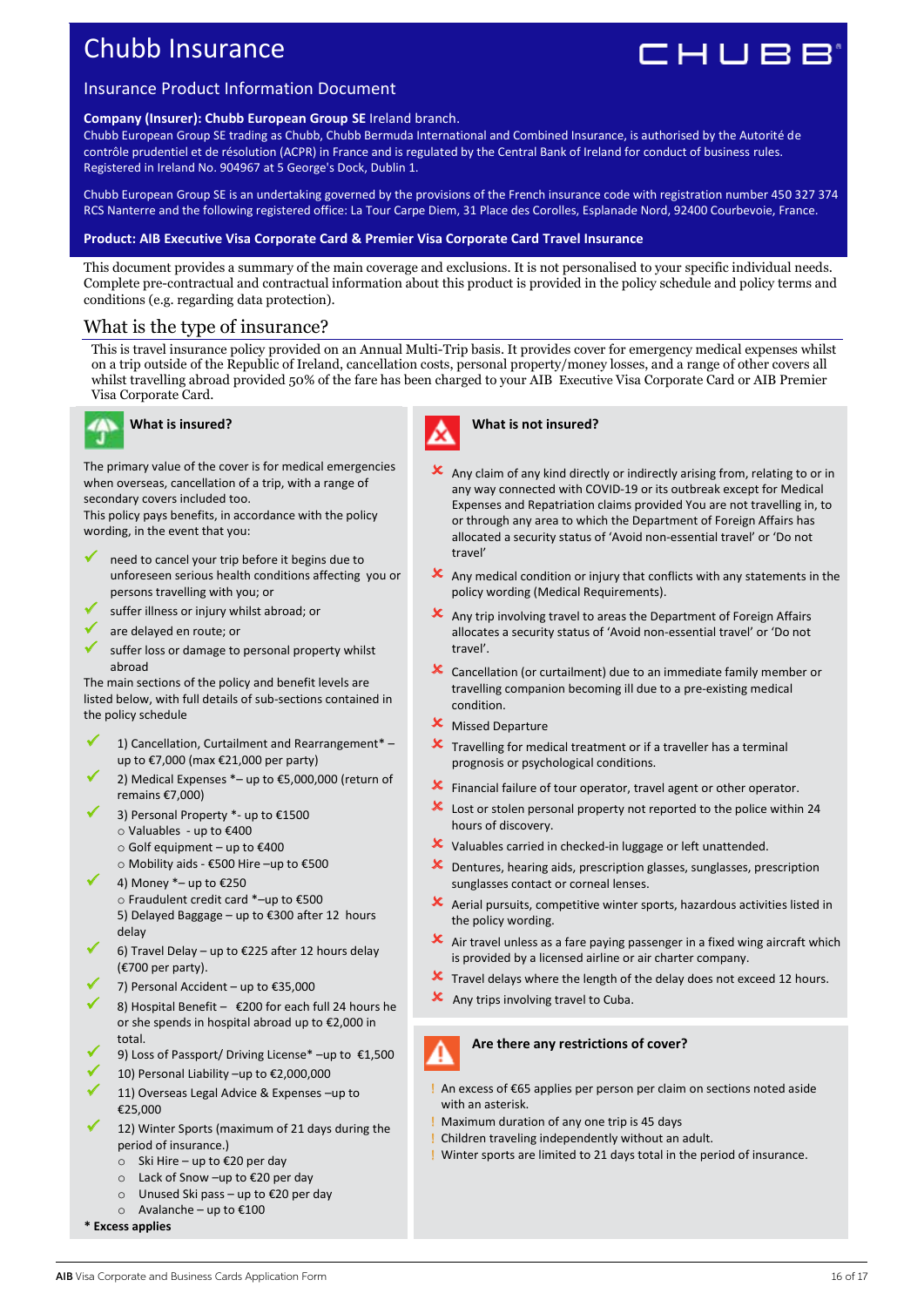

#### **Where am I covered?**

- Europe (including Russia (west of the Urals), Turkey, Morocco and Tunisia.
- Worldwide Including USA, Canada and the Caribbean but excluding Cuba.



#### **At the start of your policy**

- For cover to be in force a minimum of 50% of the fare has been charged to the AIB Executive Visa Corporate Card or AIB Premier Visa Corporate Card.
- All persons to be insured must be permanent resident in Ireland for a minimum of 90 days per calendar year.

#### **During the period of insurance**

- Contact us if you or anyone else insured under the policy have a change in health after you have taken out this insurance.
- You must supply at your own expense any information, evidence and receipts we reasonably require including medical certificates signed by a doctor, police reports and other reports following loss or injury
- You must take reasonable care to protect against loss, damage, accident, injury or illness.

#### **In the event of a claim**

- You must report any items that are lost or stolen to the police within 24 hours of discovery and provide us with a written report.
- You must notify us as soon as practicable in the event of a claim, and as follows:
	- o Medical Expenses and/or repatriation claims call Chubb Assistance on +353 (0) 1 440 2792
	- o All other claims call 1800 719 420 or email us at travel@ie.sedgwick.com



#### **When and how do I pay?**

This travel policy is included as part of the annual card fee.

#### **When does the cover start and end?**

 Policy commences when card is activated, and cover is activated when a minimum of 50% of the fare for your trip is charged to the AIB Executive Visa Corporate Card or AIB Premier Visa Corporate Card. The policy is for period of 1 calendar year and is automatically renewed each year unless instructed by you to cancel the Card.



#### **How do I cancel the contract?**

These benefits are included with your AIB Executive Visa Corporate Card or AIB Premier Visa Corporate Card.; the benefits cannot be cancelled separately. If you cancel the card, the cover will end and all benefits will stop.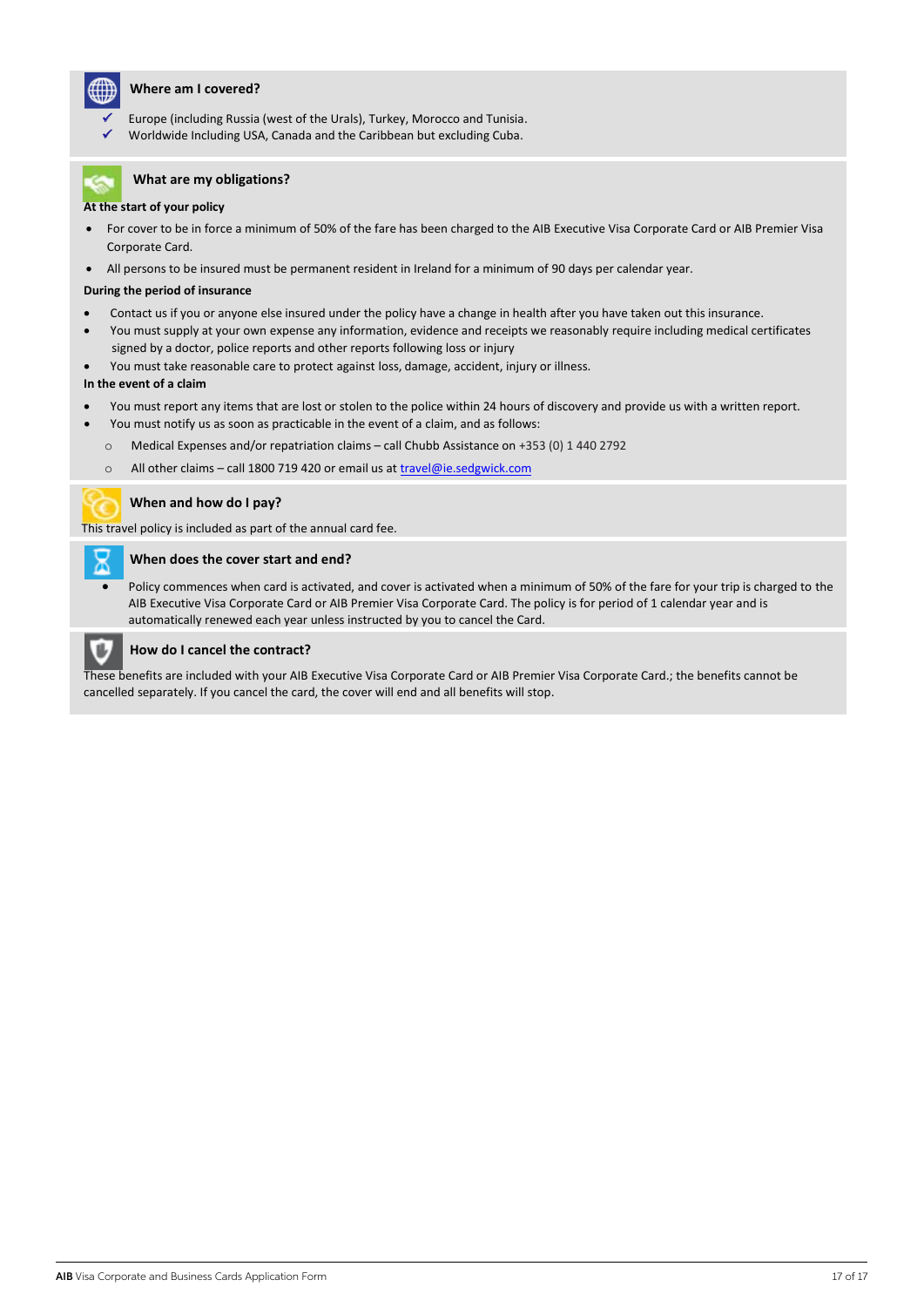





## **Visa Corporate and Business Cards Application Form**

| How to complete the form                                                                                        |  |                                                                                                                  |                                                                                    |  |  |  |  |  |  |                                                                 |  |  |  |  |       |  |                                                                                     |   |               |                                     |
|-----------------------------------------------------------------------------------------------------------------|--|------------------------------------------------------------------------------------------------------------------|------------------------------------------------------------------------------------|--|--|--|--|--|--|-----------------------------------------------------------------|--|--|--|--|-------|--|-------------------------------------------------------------------------------------|---|---------------|-------------------------------------|
| Please use a<br><b>BLACK</b> pen                                                                                |  |                                                                                                                  | Mark boxes like this<br>If you make a mistake, do this<br>and mark the correct box |  |  |  |  |  |  |                                                                 |  |  |  |  |       |  | Please use <b>BLOCK CAPITAL</b><br>LETTERS and leave one<br>space between each word | A | $\parallel$ 2 |                                     |
| <b>For Branch Use Only</b>                                                                                      |  |                                                                                                                  |                                                                                    |  |  |  |  |  |  |                                                                 |  |  |  |  |       |  |                                                                                     |   |               |                                     |
| NAPS number                                                                                                     |  |                                                                                                                  |                                                                                    |  |  |  |  |  |  | Total Business Credit Limit Approved                            |  |  |  |  | $\in$ |  |                                                                                     |   |               |                                     |
| <b>Branch NSC</b>                                                                                               |  |                                                                                                                  |                                                                                    |  |  |  |  |  |  | This Business is CJA approved (please tick $\checkmark$ if yes) |  |  |  |  |       |  |                                                                                     |   |               |                                     |
| Authorised branch sign off (confirming that this application has been completed in accordance with the mandate) |  |                                                                                                                  |                                                                                    |  |  |  |  |  |  |                                                                 |  |  |  |  |       |  |                                                                                     |   |               |                                     |
| Staff name (BLOCK CAPITALS)                                                                                     |  |                                                                                                                  |                                                                                    |  |  |  |  |  |  | Signature 1                                                     |  |  |  |  |       |  |                                                                                     |   |               |                                     |
|                                                                                                                 |  |                                                                                                                  |                                                                                    |  |  |  |  |  |  |                                                                 |  |  |  |  |       |  |                                                                                     |   |               |                                     |
| Staff number                                                                                                    |  |                                                                                                                  |                                                                                    |  |  |  |  |  |  | Signing number                                                  |  |  |  |  |       |  |                                                                                     |   |               |                                     |
| 1. Specific Business Details                                                                                    |  |                                                                                                                  |                                                                                    |  |  |  |  |  |  |                                                                 |  |  |  |  |       |  |                                                                                     |   |               | *This complete section is mandatory |
|                                                                                                                 |  |                                                                                                                  |                                                                                    |  |  |  |  |  |  |                                                                 |  |  |  |  |       |  |                                                                                     |   |               |                                     |
| Company                                                                                                         |  | Please include your Company Registration Number (CRO No. or Non ROI equivalent) or Legal Entity Identifier (LEI) |                                                                                    |  |  |  |  |  |  |                                                                 |  |  |  |  |       |  |                                                                                     |   |               |                                     |
| Sole Trader - Please include your PPSN/TRN Number                                                               |  | or Tax Reference Number (TRN)                                                                                    |                                                                                    |  |  |  |  |  |  |                                                                 |  |  |  |  |       |  |                                                                                     |   |               |                                     |
| Partnership – Each Partner must provide their PPSN/TRN number under Section 2 Schedule of Partners              |  |                                                                                                                  |                                                                                    |  |  |  |  |  |  |                                                                 |  |  |  |  |       |  |                                                                                     |   |               |                                     |
|                                                                                                                 |  |                                                                                                                  |                                                                                    |  |  |  |  |  |  |                                                                 |  |  |  |  |       |  |                                                                                     |   |               |                                     |
| Unincorporated Entity                                                                                           |  |                                                                                                                  |                                                                                    |  |  |  |  |  |  |                                                                 |  |  |  |  |       |  |                                                                                     |   |               |                                     |
|                                                                                                                 |  | Please include your Tax Reference Number. Where a TRN is unavailable please provide a telephone number below     |                                                                                    |  |  |  |  |  |  |                                                                 |  |  |  |  |       |  |                                                                                     |   |               |                                     |
| Other Organisation Type                                                                                         |  | Please include your Tax Reference Number (TRN)                                                                   |                                                                                    |  |  |  |  |  |  |                                                                 |  |  |  |  |       |  |                                                                                     |   |               |                                     |
| Business name (BLOCK CAPITALS)*                                                                                 |  |                                                                                                                  |                                                                                    |  |  |  |  |  |  |                                                                 |  |  |  |  |       |  |                                                                                     |   |               |                                     |
| Trading name (if any) <sup>*</sup>                                                                              |  |                                                                                                                  |                                                                                    |  |  |  |  |  |  |                                                                 |  |  |  |  |       |  |                                                                                     |   |               |                                     |
| Business name to appear                                                                                         |  |                                                                                                                  |                                                                                    |  |  |  |  |  |  |                                                                 |  |  |  |  |       |  |                                                                                     |   |               |                                     |
| ON Card (Max 21 characters)                                                                                     |  |                                                                                                                  |                                                                                    |  |  |  |  |  |  |                                                                 |  |  |  |  |       |  |                                                                                     |   |               |                                     |
|                                                                                                                 |  |                                                                                                                  |                                                                                    |  |  |  |  |  |  |                                                                 |  |  |  |  |       |  |                                                                                     |   |               |                                     |
| Business address <sup>*</sup>                                                                                   |  |                                                                                                                  |                                                                                    |  |  |  |  |  |  |                                                                 |  |  |  |  |       |  |                                                                                     |   |               |                                     |
|                                                                                                                 |  |                                                                                                                  |                                                                                    |  |  |  |  |  |  |                                                                 |  |  |  |  |       |  |                                                                                     |   |               |                                     |
| Business telephone number*                                                                                      |  |                                                                                                                  |                                                                                    |  |  |  |  |  |  |                                                                 |  |  |  |  |       |  |                                                                                     |   |               |                                     |
| Business activity description*                                                                                  |  |                                                                                                                  |                                                                                    |  |  |  |  |  |  |                                                                 |  |  |  |  |       |  |                                                                                     |   |               |                                     |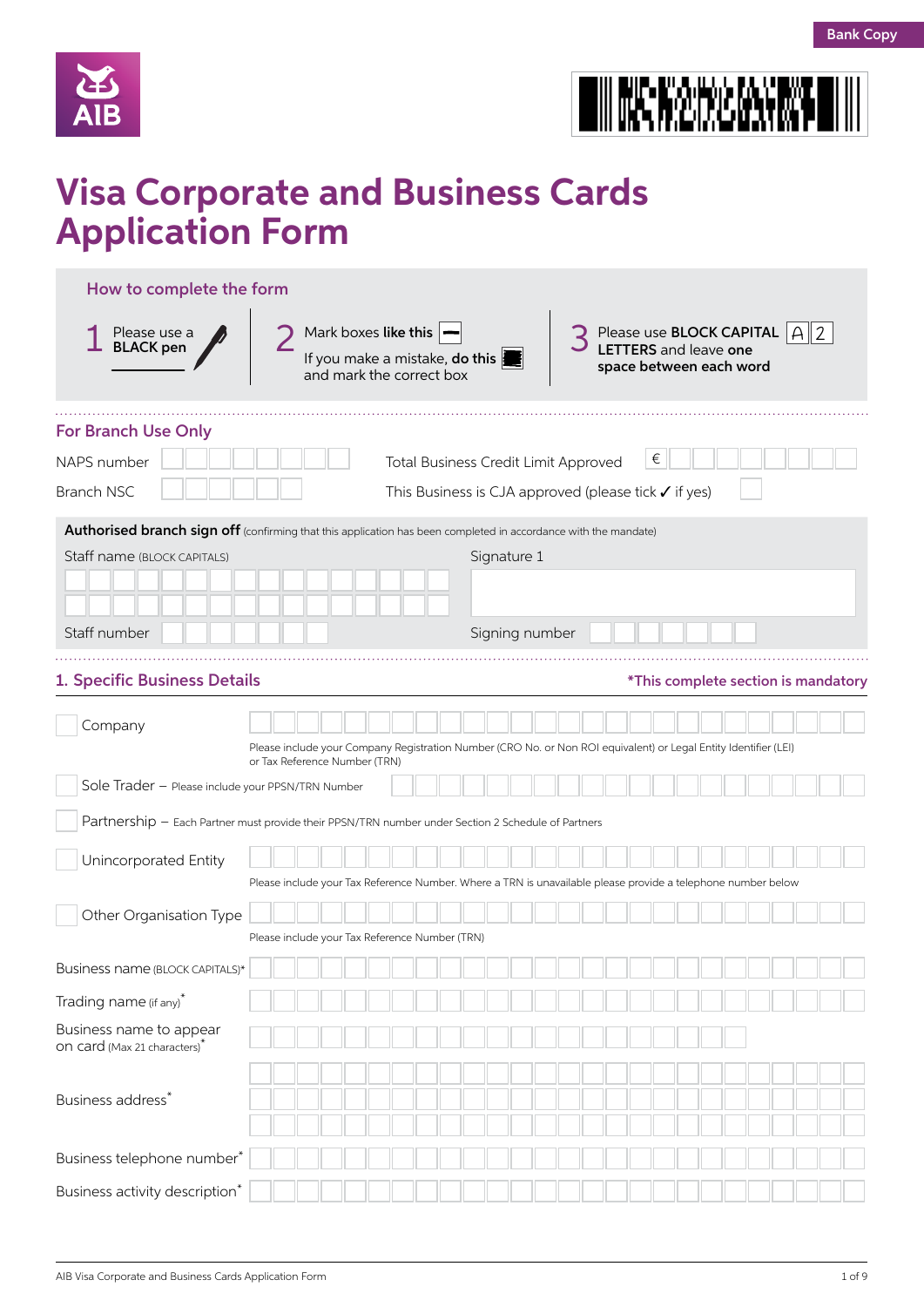#### Authorised Customer Contact Details

#### This is the name to whom all communications including summary statement will issue.

| First name (Please include<br>Mr/Mrs/Miss/Ms/Other)                   |  |  |  |  |  |  |  |  |  |  |  |  |  |
|-----------------------------------------------------------------------|--|--|--|--|--|--|--|--|--|--|--|--|--|
| Surname                                                               |  |  |  |  |  |  |  |  |  |  |  |  |  |
| Telephone Number (if different<br>to above business telephone number) |  |  |  |  |  |  |  |  |  |  |  |  |  |
| Position in business                                                  |  |  |  |  |  |  |  |  |  |  |  |  |  |

### Data Protection

For information in relation to how we collect personal information about you, how we use it and how you can interact with us about it, see our data protection notice in this brochure and online. It may change from time to time.

## Central Credit Register

NOTICE: Under the Credit Reporting Act 2013 lenders are required to provide personal and credit information for credit applications and credit agreements of €500 and above to the Central Credit Register. This information will be held on the Central Credit Register and may be used by other lenders when making decisions on your credit applications and credit agreements.

The Central Credit Register is maintained and operated by the Central Bank of Ireland. For information on your rights and duties under the Credit Reporting Act 2013 please refer to the factsheet prepared by the Central Bank of Ireland. This factsheet is available on www.centralcreditregister.ie. Copies can also be obtained at your local AIB branch and on www.aib.ie.

For further information in relation to the CCR, please refer to our website www.aib.ie/ccr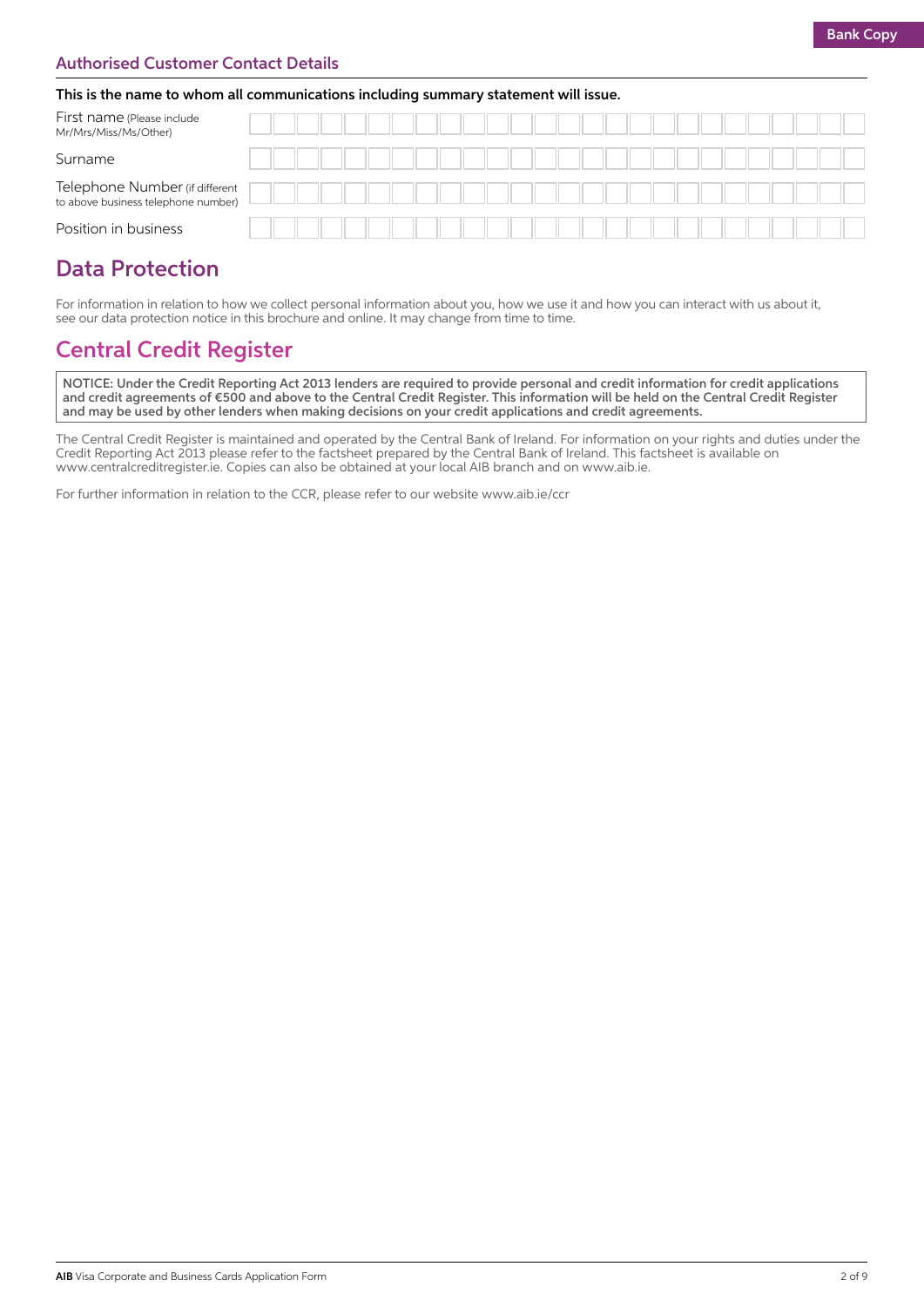Provide details of all partners. If the Partnership has more than five partners, print additional copies of these pages and submit them with this application form.

| Partner 1<br>Name                  |       |      |  |  |  |               |  |  |  |  |  |  |  |
|------------------------------------|-------|------|--|--|--|---------------|--|--|--|--|--|--|--|
| Home Address                       |       |      |  |  |  |               |  |  |  |  |  |  |  |
|                                    |       |      |  |  |  |               |  |  |  |  |  |  |  |
|                                    |       |      |  |  |  |               |  |  |  |  |  |  |  |
| Day<br>Date of birth               | Month | Year |  |  |  | Mobile number |  |  |  |  |  |  |  |
| PPSN / TRN number                  |       |      |  |  |  |               |  |  |  |  |  |  |  |
| Partner <sub>2</sub><br>Name       |       |      |  |  |  |               |  |  |  |  |  |  |  |
| Home Address                       |       |      |  |  |  |               |  |  |  |  |  |  |  |
|                                    |       |      |  |  |  |               |  |  |  |  |  |  |  |
|                                    |       |      |  |  |  |               |  |  |  |  |  |  |  |
| Day<br>Date of birth               | Month | Year |  |  |  | Mobile number |  |  |  |  |  |  |  |
| PPSN / TRN number                  |       |      |  |  |  |               |  |  |  |  |  |  |  |
| Partner 3                          |       |      |  |  |  |               |  |  |  |  |  |  |  |
| Name                               |       |      |  |  |  |               |  |  |  |  |  |  |  |
| Home Address                       |       |      |  |  |  |               |  |  |  |  |  |  |  |
|                                    |       |      |  |  |  |               |  |  |  |  |  |  |  |
| Day                                | Month | Year |  |  |  |               |  |  |  |  |  |  |  |
| Date of birth                      |       |      |  |  |  | Mobile number |  |  |  |  |  |  |  |
| PPSN / TRN number                  |       |      |  |  |  |               |  |  |  |  |  |  |  |
| Partner 4<br>Name                  |       |      |  |  |  |               |  |  |  |  |  |  |  |
| Home Address                       |       |      |  |  |  |               |  |  |  |  |  |  |  |
|                                    |       |      |  |  |  |               |  |  |  |  |  |  |  |
|                                    |       |      |  |  |  |               |  |  |  |  |  |  |  |
| Day<br>Date of birth               | Month | Year |  |  |  | Mobile number |  |  |  |  |  |  |  |
| PPSN / TRN number                  |       |      |  |  |  |               |  |  |  |  |  |  |  |
| Partner 5                          |       |      |  |  |  |               |  |  |  |  |  |  |  |
| Name                               |       |      |  |  |  |               |  |  |  |  |  |  |  |
| Home Address                       |       |      |  |  |  |               |  |  |  |  |  |  |  |
|                                    |       |      |  |  |  |               |  |  |  |  |  |  |  |
|                                    |       |      |  |  |  |               |  |  |  |  |  |  |  |
| Day                                | Month | Year |  |  |  |               |  |  |  |  |  |  |  |
| Date of birth<br>PPSN / TRN number |       |      |  |  |  | Mobile number |  |  |  |  |  |  |  |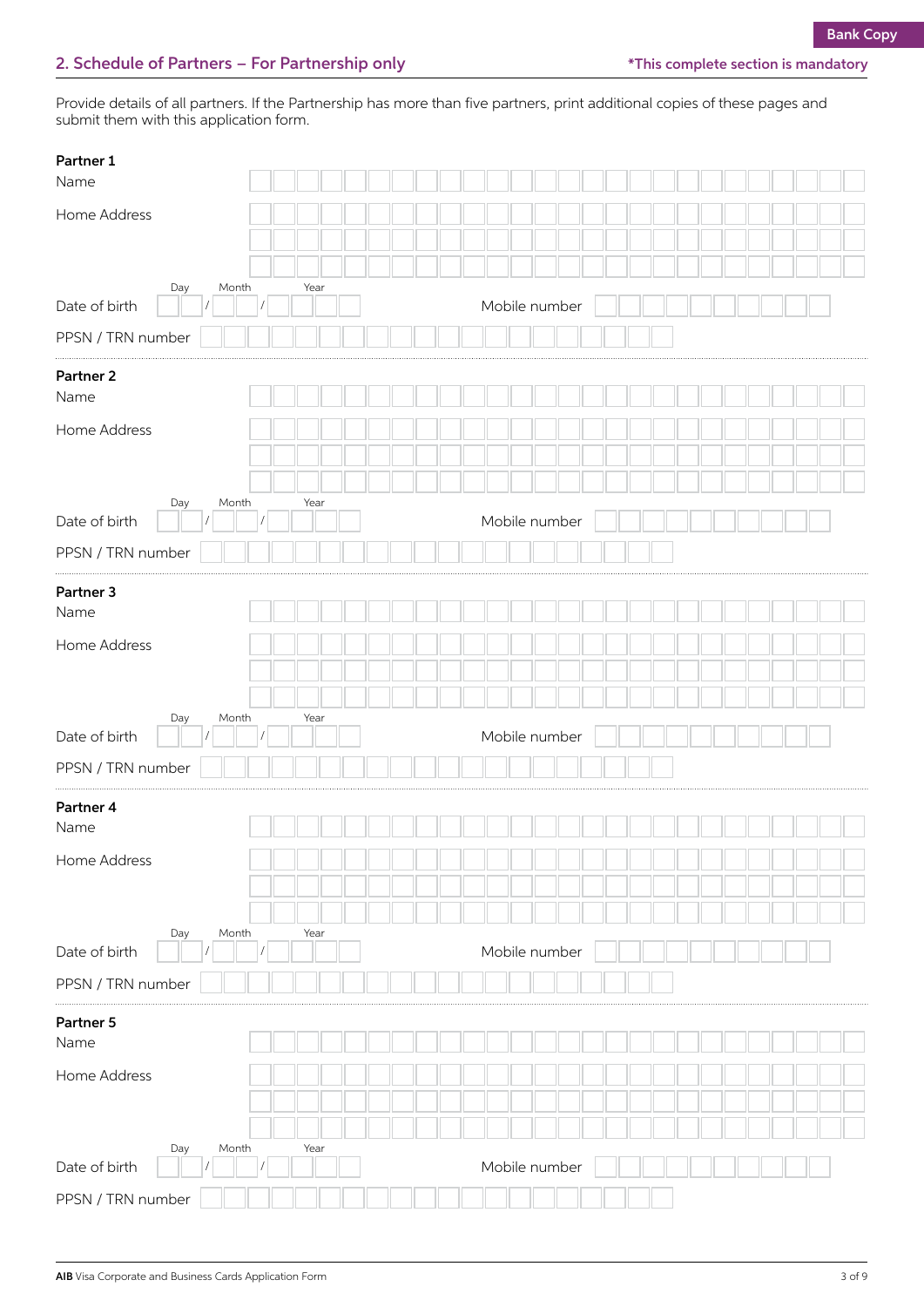#### 3. Schedule of Cardholders

#### ALL applicants must complete this section in BLOCK CAPITALS and agree to the following Schedule of Cardholders.

- I/We hereby apply to you to grant me a Visa Corporate and/or AIB Visa Business Card (the "Card") as an Additional Cardholder on the Card Account of the Principal Cardholder named above in accordance with the Terms and Conditions.
- I/We confirm that the information given herein is true, accurate and complete.
- I/We agree that I/We will use the Card solely for business purposes and accordingly I/We do not have the rights of a consumer under the Consumer Credit Act, 1995 of Ireland or the European Communities (Unfair Contract Terms in Consumer Contracts) Regulations, 1995 of Ireland.
- In order to comply with legislation to combat money laundering and terrorist financing, we will furnish you with suitable evidence of identity and permanent residence to enable us to make such enquiries as you may deem necessary in connection with this application.
- AIB will use the information you have given us to search and to share information with credit bodies such as the Central Credit Register, to help with applications for credit and for ongoing credit review. The credit bodies will hold this information on a database and it may be accessed by other financial institutions.
- I/We understand that you reserve the right to decline this application without giving a reason and without entering into correspondence.

| 1              | Ms/Other - maximum 21 characters) | Cardholder name (Please include Mr/Mrs/Miss/                                                                                                                                                  |                                              |                                   |                                                               |
|----------------|-----------------------------------|-----------------------------------------------------------------------------------------------------------------------------------------------------------------------------------------------|----------------------------------------------|-----------------------------------|---------------------------------------------------------------|
|                | Date of birth                     | Day<br>Month<br>Year                                                                                                                                                                          |                                              | Mobile number                     |                                                               |
|                | Select card type                  |                                                                                                                                                                                               | If higher please specify, whole numbers only |                                   |                                                               |
|                | Classic                           | minimum limit €650 or                                                                                                                                                                         | €                                            |                                   |                                                               |
|                | Premier                           | minimum limit €2000 or                                                                                                                                                                        | €                                            |                                   |                                                               |
|                | <b>Executive</b>                  | minimum limit €4000 or                                                                                                                                                                        | $\in$                                        |                                   |                                                               |
|                |                                   | Purchasing <sup>*</sup> minimum limit €500                                                                                                                                                    | $\in$                                        | <b>Single Transaction Limit**</b> |                                                               |
|                |                                   |                                                                                                                                                                                               |                                              |                                   | (multiples of €100, available<br>on the Purchasing Card only) |
|                |                                   | * Please note that the Purchasing Card is not available on iBB.<br>**This facility gives you greater control, by limiting the amount that can be spent in one single transaction on the card. |                                              |                                   |                                                               |
|                |                                   |                                                                                                                                                                                               |                                              |                                   |                                                               |
|                | Cardholder signature              |                                                                                                                                                                                               |                                              |                                   |                                                               |
|                |                                   |                                                                                                                                                                                               |                                              |                                   |                                                               |
|                |                                   |                                                                                                                                                                                               |                                              |                                   |                                                               |
| $\overline{2}$ | Ms/Other - maximum 21 characters) | Cardholder name (Please include Mr/Mrs/Miss/                                                                                                                                                  |                                              |                                   |                                                               |
|                | Date of birth                     | Day<br>Month<br>Year                                                                                                                                                                          |                                              | Mobile number                     |                                                               |
|                | Select card type                  |                                                                                                                                                                                               | If higher please specify, whole numbers only |                                   |                                                               |
|                | Classic                           | minimum limit €650 or                                                                                                                                                                         | €                                            |                                   |                                                               |
|                | Premier                           | minimum limit €2000 or                                                                                                                                                                        | €                                            |                                   |                                                               |
|                | <b>Executive</b>                  | minimum limit €4000 or                                                                                                                                                                        | €                                            |                                   |                                                               |
|                |                                   | Purchasing <sup>*</sup> minimum limit €500                                                                                                                                                    | €                                            | <b>Single Transaction Limit**</b> |                                                               |
|                |                                   |                                                                                                                                                                                               |                                              |                                   | (multiples of €100, available<br>on the Purchasing Card only) |
|                |                                   | * Please note that the Purchasing Card is not available on iBB.                                                                                                                               |                                              |                                   |                                                               |
|                |                                   | **This facility gives you greater control, by limiting the amount that can be spent in one single transaction on the card.                                                                    |                                              |                                   |                                                               |
|                | Cardholder signature              |                                                                                                                                                                                               |                                              |                                   |                                                               |
|                |                                   |                                                                                                                                                                                               |                                              |                                   |                                                               |
|                |                                   |                                                                                                                                                                                               |                                              |                                   |                                                               |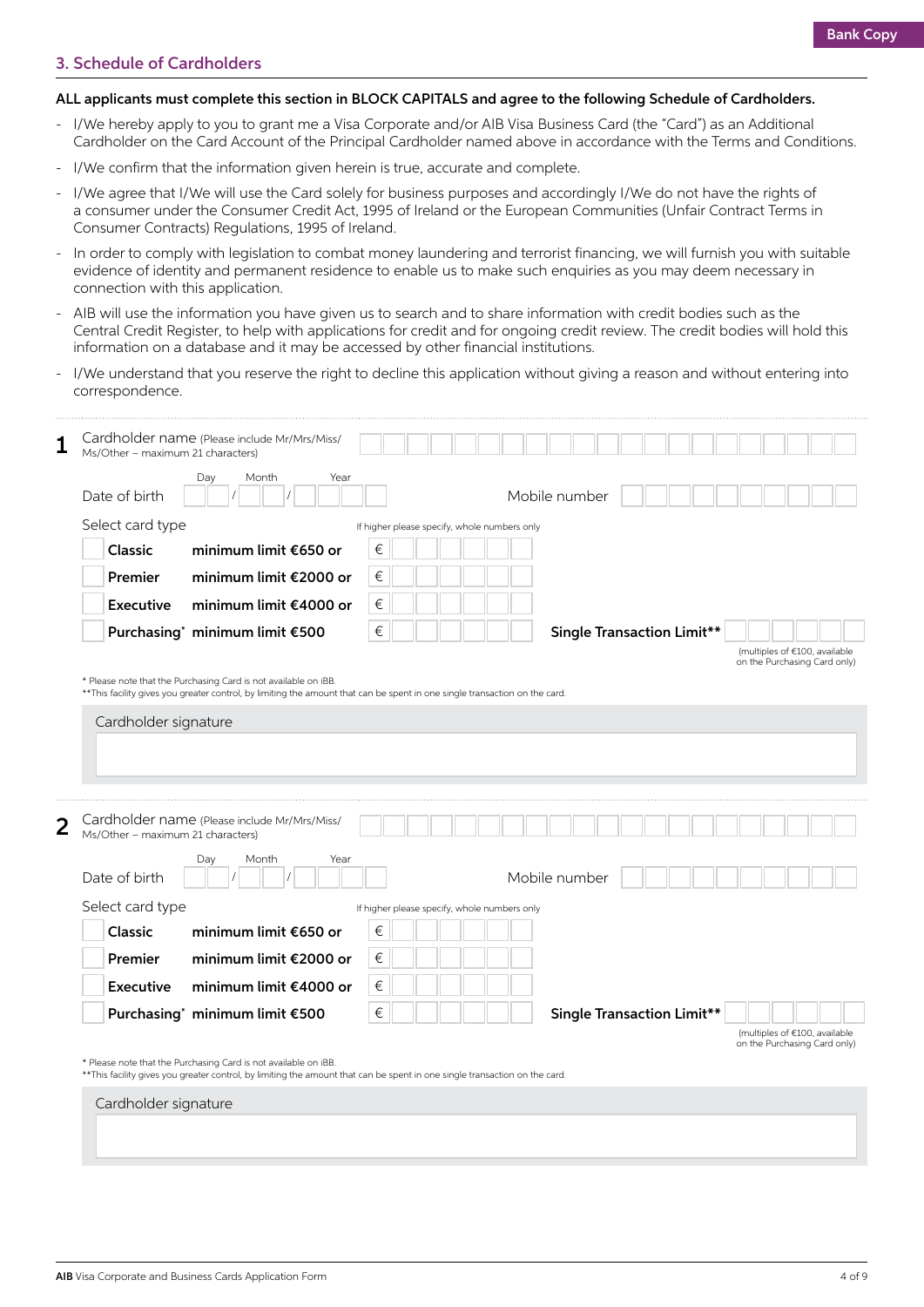| 3 | Cardholder name (Please include Mr/Mrs/Miss/<br>Ms/Other - maximum 21 characters)                                                                                                             |                                                                             |
|---|-----------------------------------------------------------------------------------------------------------------------------------------------------------------------------------------------|-----------------------------------------------------------------------------|
|   | Day<br>Month<br>Year<br>Date of birth                                                                                                                                                         | Mobile number                                                               |
|   | Select card type                                                                                                                                                                              | If higher please specify, whole numbers only                                |
|   | Classic<br>minimum limit €650 or                                                                                                                                                              | $\in$                                                                       |
|   | Premier<br>minimum limit €2000 or                                                                                                                                                             | $\in$                                                                       |
|   | Executive<br>minimum limit €4000 or                                                                                                                                                           | $\in$                                                                       |
|   | Purchasing <sup>*</sup> minimum limit €500                                                                                                                                                    | $\in$<br><b>Single Transaction Limit**</b>                                  |
|   | * Please note that the Purchasing Card is not available on iBB.<br>**This facility gives you greater control, by limiting the amount that can be spent in one single transaction on the card. | (multiples of €100, available<br>on the Purchasing Card only)               |
|   | Cardholder signature                                                                                                                                                                          |                                                                             |
| 4 | Cardholder name (Please include Mr/Mrs/Miss/<br>Ms/Other - maximum 21 characters)                                                                                                             |                                                                             |
|   | Day<br>Month<br>Year<br>Date of birth                                                                                                                                                         | Mobile number                                                               |
|   | Select card type                                                                                                                                                                              | If higher please specify, whole numbers only                                |
|   | Classic<br>minimum limit €650 or                                                                                                                                                              | €                                                                           |
|   | Premier<br>minimum limit €2000 or                                                                                                                                                             | $\in$                                                                       |
|   | Executive<br>minimum limit €4000 or                                                                                                                                                           | $\in$                                                                       |
|   | Purchasing <sup>*</sup> minimum limit €500                                                                                                                                                    | $\in$<br><b>Single Transaction Limit**</b><br>(multiples of €100, available |
|   | * Please note that the Purchasing Card is not available on iBB.<br>**This facility gives you greater control, by limiting the amount that can be spent in one single transaction on the card. | on the Purchasing Card only)                                                |
|   | Cardholder signature                                                                                                                                                                          |                                                                             |
| 5 | Cardholder name (Please include Mr/Mrs/Miss/<br>Ms/Other - maximum 21 characters)                                                                                                             |                                                                             |
|   | Day<br>Month<br>Year<br>Date of birth                                                                                                                                                         | Mobile number                                                               |
|   | Select card type                                                                                                                                                                              | If higher please specify, whole numbers only                                |
|   | Classic<br>minimum limit €650 or                                                                                                                                                              | €                                                                           |
|   | Premier<br>minimum limit €2000 or                                                                                                                                                             | $\in$                                                                       |
|   | Executive<br>minimum limit €4000 or                                                                                                                                                           | $\in$                                                                       |
|   | Purchasing <sup>*</sup> minimum limit €500                                                                                                                                                    | $\in$<br><b>Single Transaction Limit**</b><br>(multiples of €100, available |
|   | * Please note that the Purchasing Card is not available on iBB.<br>**This facility gives you greater control, by limiting the amount that can be spent in one single transaction on the card. | on the Purchasing Card only)                                                |
|   | Cardholder signature                                                                                                                                                                          |                                                                             |
|   |                                                                                                                                                                                               |                                                                             |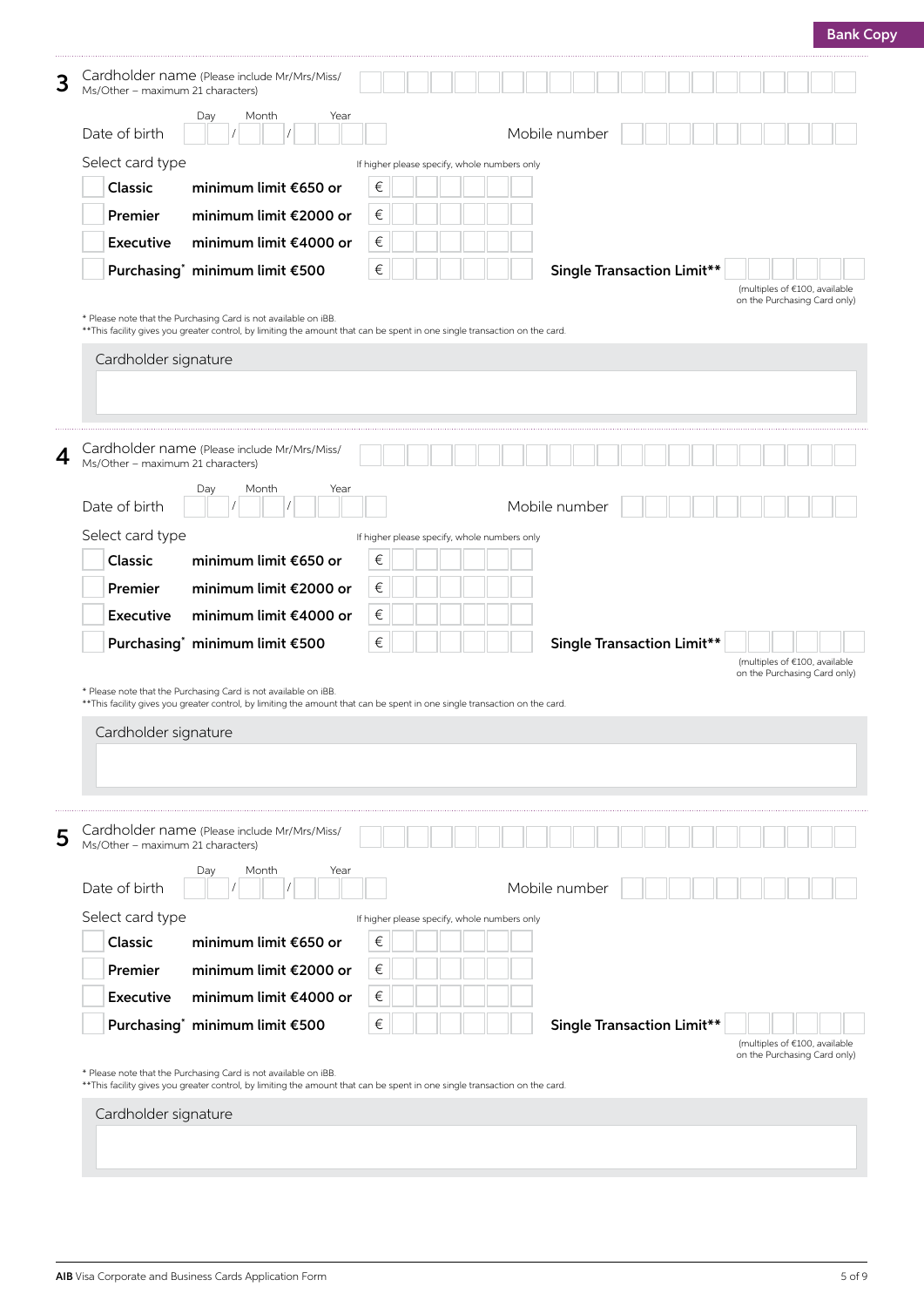#### 4. AIB Visa Corporate and Business Cards Management Information Reporting (Provided by First Data Global Services)

This is an optional feature. The Core module is free of charge. Pricing for the Enhanced module is available on request from First Data. For more information about the Additional MI Tool 360 Control, please select from one of the following modules:

|  | Core - Free of Charge |  |
|--|-----------------------|--|
|  |                       |  |

The Core module will provide you with daily access to your programme spend online at cardholder and card administrator levels as well as being able to view monthly credit card statements online.

| <b>Enhanced</b> |
|-----------------|
|-----------------|

The enhanced module includes all of the Core module PLUS automatic cost allocation of transactions, automatic and manual VAT processing, workflow approval, additional Management Information and reporting, comprehensive audit trails and customised export files for direct upload to accounting software.

If you opt to avail of either solution above, AIB will exchange commercial information together with transactional information with First Data Global Services. This information will be exchanged with First Data Global Services for the purposes of providing the management information solution.

Please enter the email address that you wish to be contacted by regarding more information and set up details for 360Control:

| Email Address |  |  |
|---------------|--|--|
|---------------|--|--|

#### 5. Company Resolution

ONLY for Companies. Must be signed by the Chairperson of the directors' meeting and the Company Secretary or another director.

#### Minutes of the Meeting of the Board of Directors

| Company name (the<br>"Company") (BLOCK CAPITALS) |  |  |  |                  |     |       |      |
|--------------------------------------------------|--|--|--|------------------|-----|-------|------|
| Company registration number                      |  |  |  | Duly held on the | Dav | Month | Year |

**Step 1: Who is Authorised to Sign?** Provide at least one name and signature.

At a meeting of the Directors (or equivalent) of the Company named in the attached AIB Visa Corporate Business Card Application Form it was resolved that the following were authorised to sign the application form and make subsequent amendments and requests on behalf of the Company.

#### The following are authorised to sign and make changes on behalf of the Company

| Authorised signatory name 1 (BLOCK CAPITALS) | Signature 1 |
|----------------------------------------------|-------------|
|                                              |             |
|                                              |             |
|                                              |             |
| Authorised signatory name 2 (BLOCK CAPITALS) | Signature 2 |
|                                              |             |

#### Step 2: How many people are required to authorise changes?

Please indicate how many people you want to sign in order to authorise payments and make amendments.

#### The following number of people are required to authorise any subsequent amendments and requests

One to sign Two to sign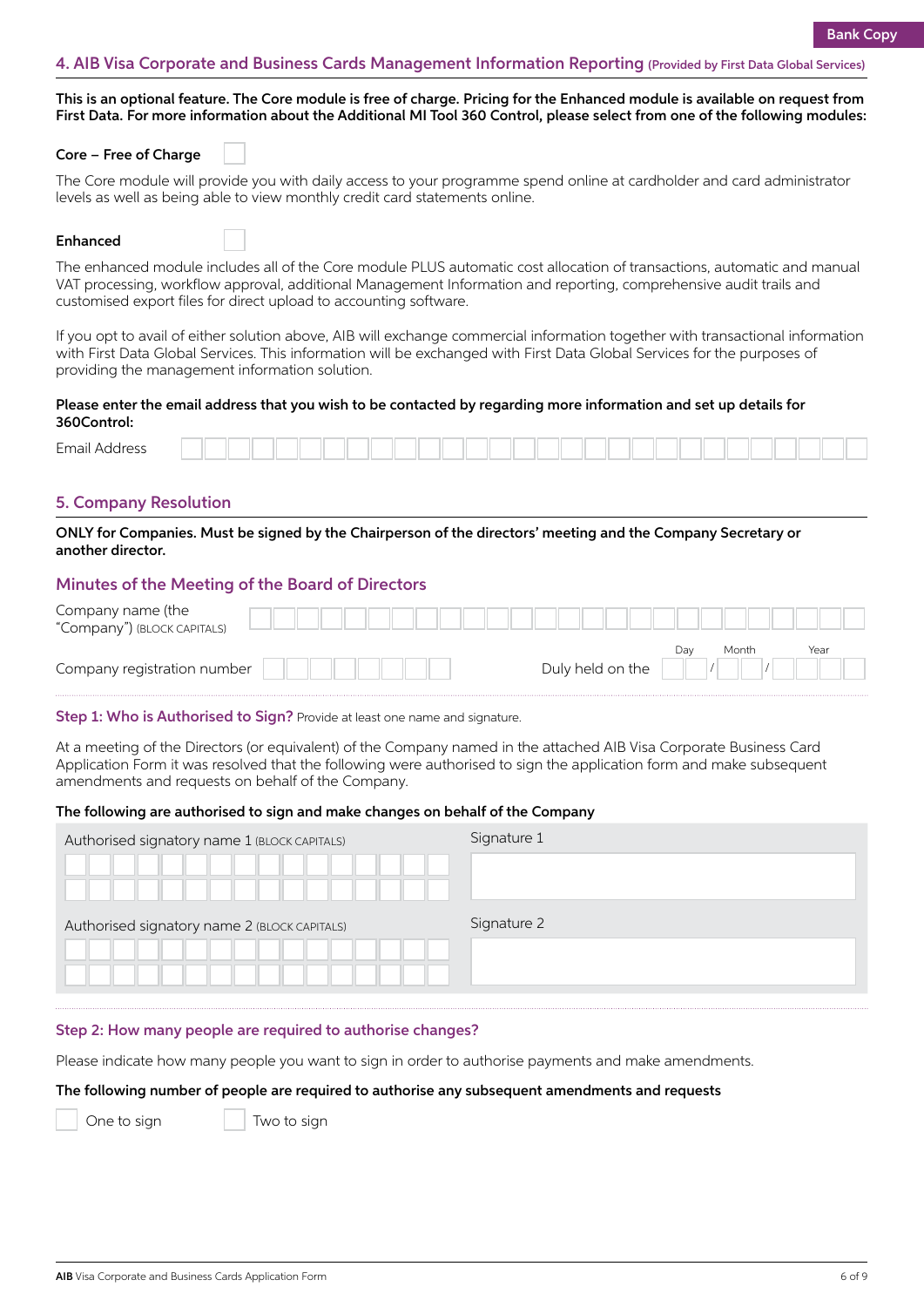#### Step 3: Certification of Minutes

This must be signed by the Chairperson of the meeting at which the resolutions were passed (this person must be a Director of the company) and countersigned by the Company Secretary (who must not be the same person as the `Chairperson') or another Director of the company. TWO different signatures are required.

#### It is hereby certified that the foregoing is a true extract from the minutes of the Company.

| Chairperson name (BLOCK CAPITALS)        | Chairperson signature        |
|------------------------------------------|------------------------------|
|                                          |                              |
|                                          |                              |
| Secretary/Director name (BLOCK CAPITALS) | Secretary/Director signature |
|                                          |                              |
|                                          |                              |
| Month<br>Day<br>Year<br>Date             |                              |

#### 6. Confirmation of all Cardholder Facilities Requested

#### Authorised Signatory 2 is ONLY required for a Partnership or company that specified 2 authorised signatories in section 5.

#### Request to Open Account

To Allied Irish Banks, p.l.c: I/We, the above described applicant hereby request you to provide an AIB Visa Corporate and/ or AIB Visa Business Card (a "Card") to us and upon your so doing we authorise you to open a Card Account in our name in accordance with the Terms and Conditions.

I/We, hereby request you to issue a Card to each of the persons named in the attached schedule(s) as an Additional Cardholder on our Card Account in accordance with the Terms and Conditions; and also from time to time to issue a Card to such other person or persons as we shall nominate in writing in a Supplemental Schedule furnished to you which, when signed or authenticated by us, shall be incorporated in and form part of the Agreement arising on acceptance of this application. I/We agree that we shall be solely liable for all liabilities incurred by each Additional Cardholder with the use of a Card irrespective of whether such liabilities are incurred as a result of a breach of the Terms and Conditions.

I/We further agree: (i) to advise you if the Card of any Additional Cardholder is to be cancelled; and (ii) to assist you in recovering possession of any Card held by any such person. I/We agree that each Card may only be used for business purposes and that accordingly neither us nor any Additional Cardholder have the rights of a consumer under the Consumer Credit Act, 1995 of Ireland or the European Communities (Unfair Contract Terms in Consumer Contracts) Regulations, 1995 of Ireland. I/We accept and agree to be bound by the Terms and Conditions. I/We understand that you reserve the right to decline this application without giving a reason and without entering into correspondence. I/We declare that it is within our legal capacity and power to make this application and to enter into the contractual arrangements and obligations that will arise on acceptance thereof and confirm that the information given in this application (which will formulate the basis of any contract between us) is true, accurate and complete in all respects.

I/We authorise you to make any enquiries that you deem necessary in connection with this application. In order to comply with legislation to combat money laundering and terrorist financing, we will furnish you with suitable evidence of identity and permanent residence to enable you to make enquiries as you may deem necessary in connection with this application. We will use the information you have given us to search and to share information with credit bodies such as the Central Credit Register, to help with applications for credit and for ongoing credit review. The credit bodies will hold this information on a database and it may be accessed by other financial institutions.

| <b>Authorised Signatory 1</b>                                                                                                                |             |
|----------------------------------------------------------------------------------------------------------------------------------------------|-------------|
| Authorised signatory name 1 (BLOCK CAPITALS)                                                                                                 | Signature 1 |
|                                                                                                                                              |             |
|                                                                                                                                              |             |
| Day<br>Month<br>Year                                                                                                                         |             |
| Date                                                                                                                                         |             |
|                                                                                                                                              |             |
| <b>Authorised Signatory 2</b><br>ONLY complete this section if a partnership or if you have specified 2 authorised signatories in section 4. |             |
| Authorised signatory name 2 (BLOCK CAPITALS)                                                                                                 | Signature 2 |
|                                                                                                                                              |             |
|                                                                                                                                              |             |
| Month<br>Day<br>Year                                                                                                                         |             |
| Date                                                                                                                                         |             |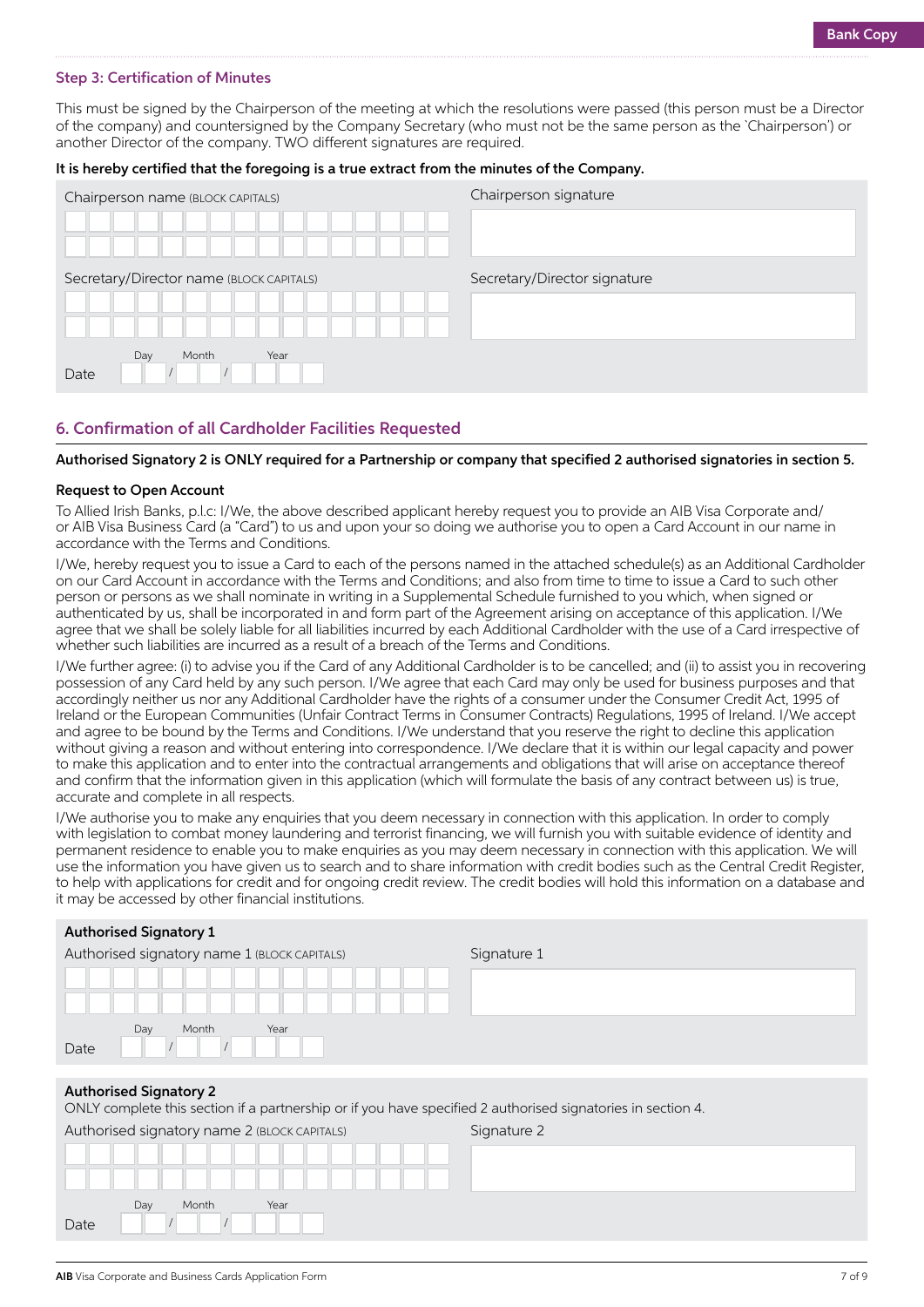#### 7. AIB SEPA Direct Debit Mandate

By signing this mandate form, you authorise (A) AIB to send instructions to your bank to debit (B) your bank to debit your account in accordance with the instructions from AIB.

As part of your rights, you are entitled to a refund from your bank under the terms and conditions of your agreement with your bank. A refund must be claimed within 8 weeks starting from the date on which your account was debited. Your rights are explained in a staturight of the date on which your account was depited. Tour rights are explained in a

OIN – IE52SDD300378 OIN – IE02SDD992888 For office use only

#### Please complete all the fields marked \*

| *Company name                                                                              |  |              |                                                         |  |  |
|--------------------------------------------------------------------------------------------|--|--------------|---------------------------------------------------------|--|--|
| *Company address                                                                           |  |              |                                                         |  |  |
| City                                                                                       |  |              | Eircode                                                 |  |  |
| Country                                                                                    |  |              |                                                         |  |  |
| $\sqrt{\phantom{a}}$ Recurrent payment<br>OR<br>Type of payment<br>One-off payment         |  |              |                                                         |  |  |
| *Customer Account number - IBAN                                                            |  |              |                                                         |  |  |
| Creditor's name<br><b>AIB Card Issuing</b><br>Creditor's address<br>PO Box 708, Co. Dublin |  |              |                                                         |  |  |
| Month<br>Day<br>Year<br>*Date of signature                                                 |  |              |                                                         |  |  |
| *Signature 1                                                                               |  | *Signature 2 |                                                         |  |  |
|                                                                                            |  |              |                                                         |  |  |
| Authorised Signatory of above branch account must be signed here.                          |  |              | ONLY sign here if branch account requires 2 signatories |  |  |

#### 8. Account Specific Information **Account Specific Information**  $*$ This complete section is mandatory

| Purpose of Account (please tick one)                |                            |         |  |  |  |
|-----------------------------------------------------|----------------------------|---------|--|--|--|
| <b>Business Trading</b>                             | Credit or Lending Facility |         |  |  |  |
| Source of Funding for the Account (please tick one) |                            |         |  |  |  |
| Trading Income                                      | Rental Income              | Savings |  |  |  |
| <b>Estimated Annual Spend</b>                       |                            |         |  |  |  |
| €                                                   |                            |         |  |  |  |